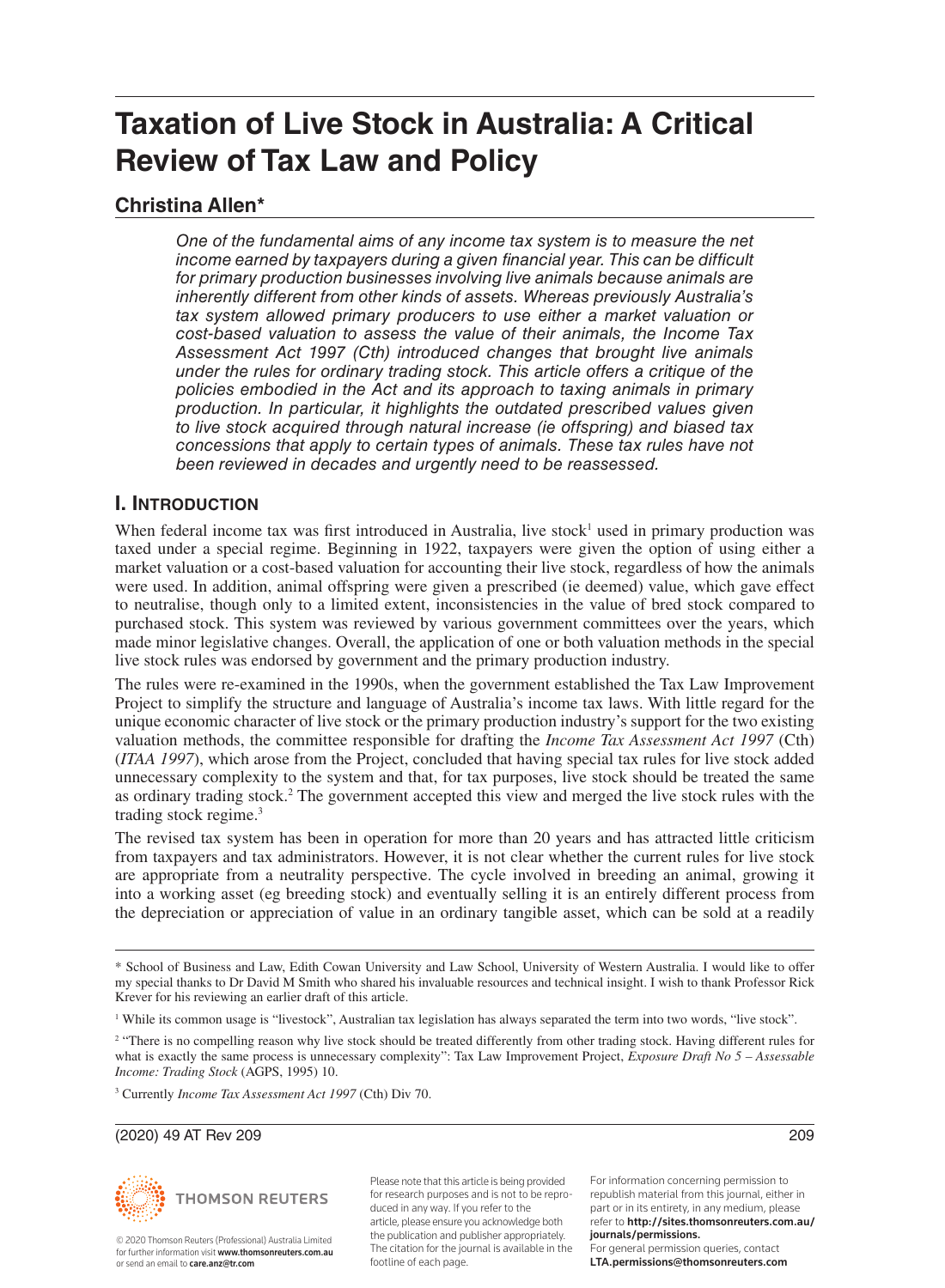calculable profit or loss. The original purchase price or final sale price of an animal may not adequately reflect the costs involved in raising it and its offspring. Live stock may grow over time in contrast to its declining value, despite its measurable value in the market.

This article seeks appropriate tax treatment of live stock. Part II discusses benchmark tax treatment of live stock upon its character. Unlike other capital assets or ordinary trading stock, animals' ability to breed makes them self-renewing assets. It is difficult to calculate the operational costs involved in growing an animal to full size and when that animal reproduces it is unclear if, and by how much, producing offspring affects the value of the parent. Unlike manufacturing, operating costs are not absorbed in the value of live stock whereas the increased value of live stock may be beyond the acquisition costs of live stock. These factors are considered in the discussion of tax policies towards achieving a neutral tax base.

Part III reviews the history of tax law concerning, in particular, the valuation methods of live stock in Australia. Valuation has been one of the fundamental difficulties of setting live stock rules, as market value that represents the taxpayer's wealth in live stock most accurately may not be practical to apply in practice. Demand to trace individual animals is unfeasible in a mass production context and often stock is counted without knowing whether it was purchased or bred. The pre-1997 live stock rules had an alternative cost-based method accompanied by prescribed values for natural increase. It operated efficiently, and the revision in 1997 may be unjustifiable.

Part IV further examines and highlights other areas, including tax expenditures, as valuation is not the only issue of concern in regard to establishing a neutral tax base. The following areas are particularly in need of attention: first, the outdated prescribed values given to live stock acquired through natural increase (ie offspring); and, secondly, the biased tax deductions and concessions available for certain types of live stock, which have never been reviewed. Specifically, unlike other live stock, horses used in horse-breeding business are deemed to be depreciable assets. Unlike in other industries, special concessions for primary producers allow the value of live stock to be transferred to replacement stock without recognising the net gains that can result from sales and other disposal of animals in certain circumstances. Part V concludes.

## **II. CONCEPTUAL FRAMEWORK**

Calculating the net income earned by a taxpayer during the financial year is an essential first step in taxation. It is not easy to do when it comes to taxing gains on live stock in primary production industries because animals have the ability to grow and reproduce. The accrued value that primary producers generate by raising young animals to full size and breeding animals to produce more animals may not reasonably be measurable. Further, live stock may also be lost to sudden disease or natural disaster and taxpayers may not have the liquidity to meet their tax liabilities while waiting for value to accrue in their live stock while it is being raised, between acquisition and sale or other disposal. Because of these factors, the income produced by live stock may need to be allocated arbitrarily to more than one financial year.

This results in considerable difficulty in calculating deductions for expenses and losses involving live stock. Conventional tax practice requires deductions to be claimed in the year the economic losses were sustained, but this is not always effective for taxing live stock because it is not like ordinary trading stock or plant (or like both ordinary stock and plant in duality). During the lifecycle of birth, growth, reproduction and death, some animals are used for meat and other animal products, some for labour and some purely for breeding. These uses are not mutually exclusive, such as in the case of sheep used for both meat and wool, and chickens used for both meat and eggs. The multipurpose characteristics of live stock raise questions about when to recognise acquisitions for tax purposes and how to treat expenses such as feed and other farm operating costs.

Trading stock rules have been used in Australian taxation to recognise accrued income and allow deductions for costs incurred in purchasing live stock. It is, however, arguable that depreciation deductions may be more appropriate based on the character that individual animals, once reaching their full-service potential, decline in value. This part begins with an examination of the character of live stock and, upon an understanding of that character, the appropriate tax treatment of live stock in an efficient tax system.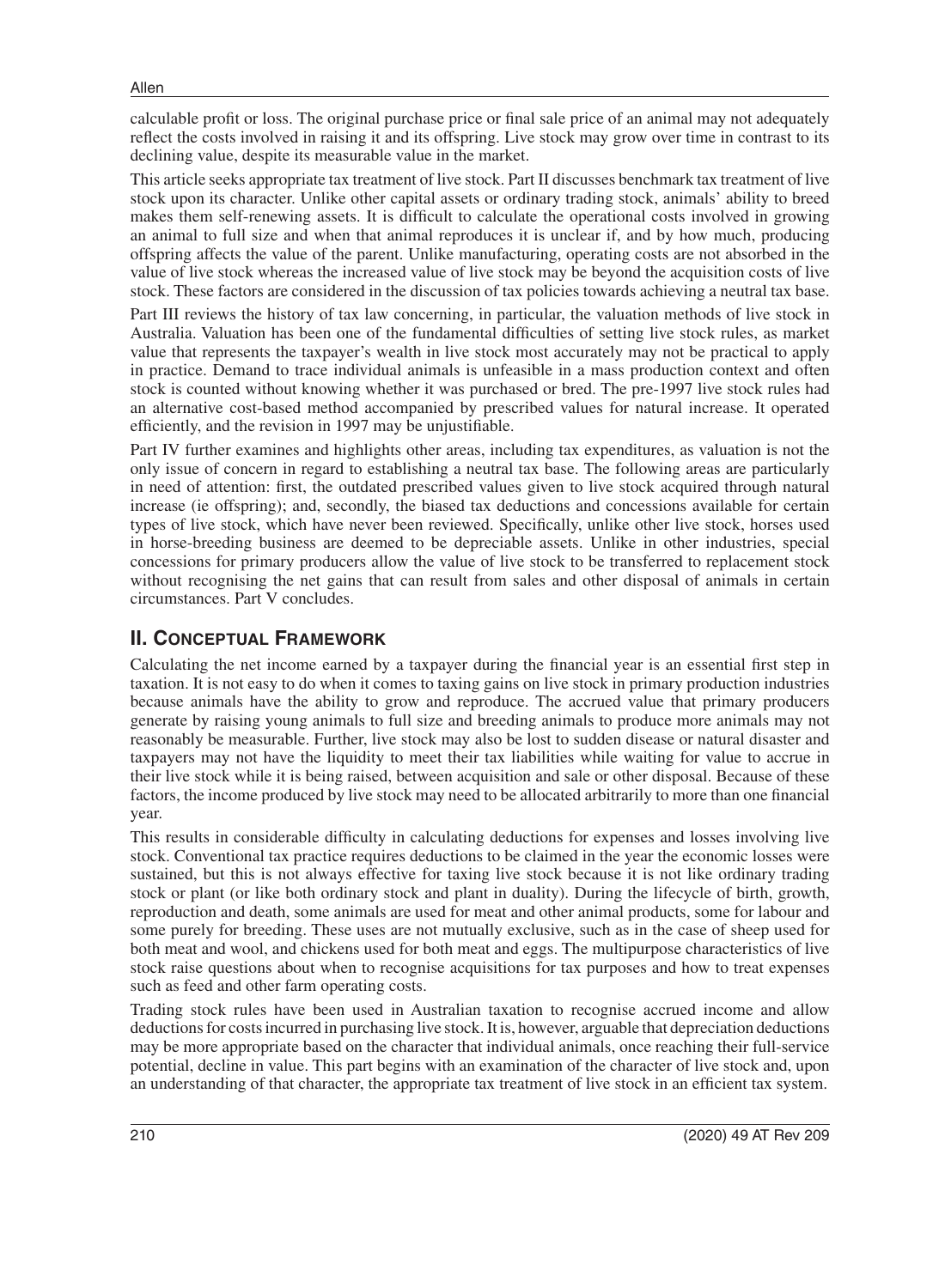# **A. The Dual Economic Character of Live Stock**

Unlike ordinary trading stock, live stock can function as both trading stock and a capital asset. Animals can reproduce and create new trading stock, new depreciable assets or new multipurpose assets. Getting an accurate picture of the future economic use of new offspring is often only possible later, when their potential for breeding can be assessed. Some stock may be unsuitable for breeding, or older breeding stock may need to be retired and, subsequently, sold. Live stock less suitable for breeding may be sold earlier than anticipated to make room for younger stock, which may also generate profits.

Devising a simple and principled model for taxing live stock poses a unique challenge for several reasons. One is the sheer breadth of the subject matter, ranging from farm animals like cows, sheep and pigs to horses and greyhounds bred for racing, bees for honey-making, dogs, cats and goldfish bred as pets, and mice for biomedical research. In some circumstances, like in specialised live stock trading, animals are no more than trading stock used to generate profits through acquisitions and sales.<sup>4</sup> However, there are a vast number of uses for animals. Some are bred as working animals, others for racing, food and other animal products, some for wool and some exclusively for breeding. Sometimes they are used like plant or equipment, for a specific purpose or carrying out a specific duty, like police dogs, guard dogs or birds in a tourist park.<sup>5</sup> Until recently in Australia, guide dogs were categorised as medical aids.<sup>6</sup> It is possible that some of these uses may not be contemplated until long after the animals are acquired. Animals purchased to produce goods such as eggs, wool or milk can later be sold for meat. Similarly, a horse bought for racing has a limited working life and conventional tax theory would treat it as an acquisition of a depreciating asset, with deductions available for certain expenses and losses over the course of its expected racing career. However, if the horse wins consistently, a new purpose will likely emerge for it – namely, breeding. If it is a winner, breeding this so-called depreciated asset may cause its value to soar well beyond its initial purchase price.

The Commissioner of Taxation has provided guidelines to help with the valuation of certain live stock for tax purposes, such as bees, which are counted by the number of live hives.<sup>7</sup> However, the wide range of animals involved in primary production requires in-depth policy analysis to ensure appropriate and consistent taxation across industries. For ordinary trading stock, profit or loss is calculated by comparing the value added to or subtracted from an asset during the holding period or, in other mathematical terms, the difference between the costs incurred in acquiring and producing goods and the price received from selling the goods or disposing of them in some other way. However, this approach can mischaracterise animals used as productive assets as being akin to plant  $-$  namely "a source of trading stock", $\frac{8}{3}$  rather than actually being trading stock. Similarly, depreciation deductions can also underestimate the role of recurring sales in the live stock business. Selling animals and animal products at various stages of their lifecycle generates systematic repeat profits for some primary producers.

Another challenge for the tax system is accurately estimating the operational costs attributable to live stock. With manufactured trading stock, the cost of materials, labour and overheads are factored into its base sale price (minimum costs necessary to recoup upon sale). This is not necessarily the case with animals. Many producers carry on mixed farming and cannot calculate costs for crops and live stock

7 ATO, *Law Administration Practice Statement*, LA 2008/4 (GA), 2008.

8 As referred to in ICF Spry, "Confusions Relating to Sources of Trading Stock" (1992) 21(1) AT Rev 8.

<sup>4</sup> This refers to non-primary production traders such as live sheep exporters, as specified in ATO, *Live Sheep Export*, TD 93/95, 1993.

<sup>&</sup>lt;sup>5</sup> See, eg, the deductions available for police dogs, guard dogs, other working dogs and birds for display in tourist parks, explained in the following Australian Taxation Office rulings and decisions: ATO, *Income Tax: Employee Police Officers – Allowance, Reimbursements and Work-related Deductions*, TR 95/13, 1995 [157]–[160]; ATO, *Deductions: Guard Dog Expenses*, ID 2011/18, 2011; ATO, *Income Tax: Employee Truck Drivers – Allowances, Reimbursements and Work-related Deductions*, TR 95/18, 1995; ATO, *Trading Stock: Live Stock – Working Beast – Birds for Display in a Tourist Park*, ID 2009/25, 2009.

<sup>6</sup> At one stage, tax offsets were available for expenses relating to guide dogs as medical aids under the *Income Tax Assessment Act 1936* (Cth) s 159P. See also Commonwealth Committee on Taxation (Chair GC Ligertwood), *Report of the Commonwealth Committee on Taxation*, Report No 100 (1961) 80 [404]–[405] (Ligertwood Committee Report). However, as of the 2019/2020 financial year, that concession is no longer available unless the expenses are incurred in carrying on a business.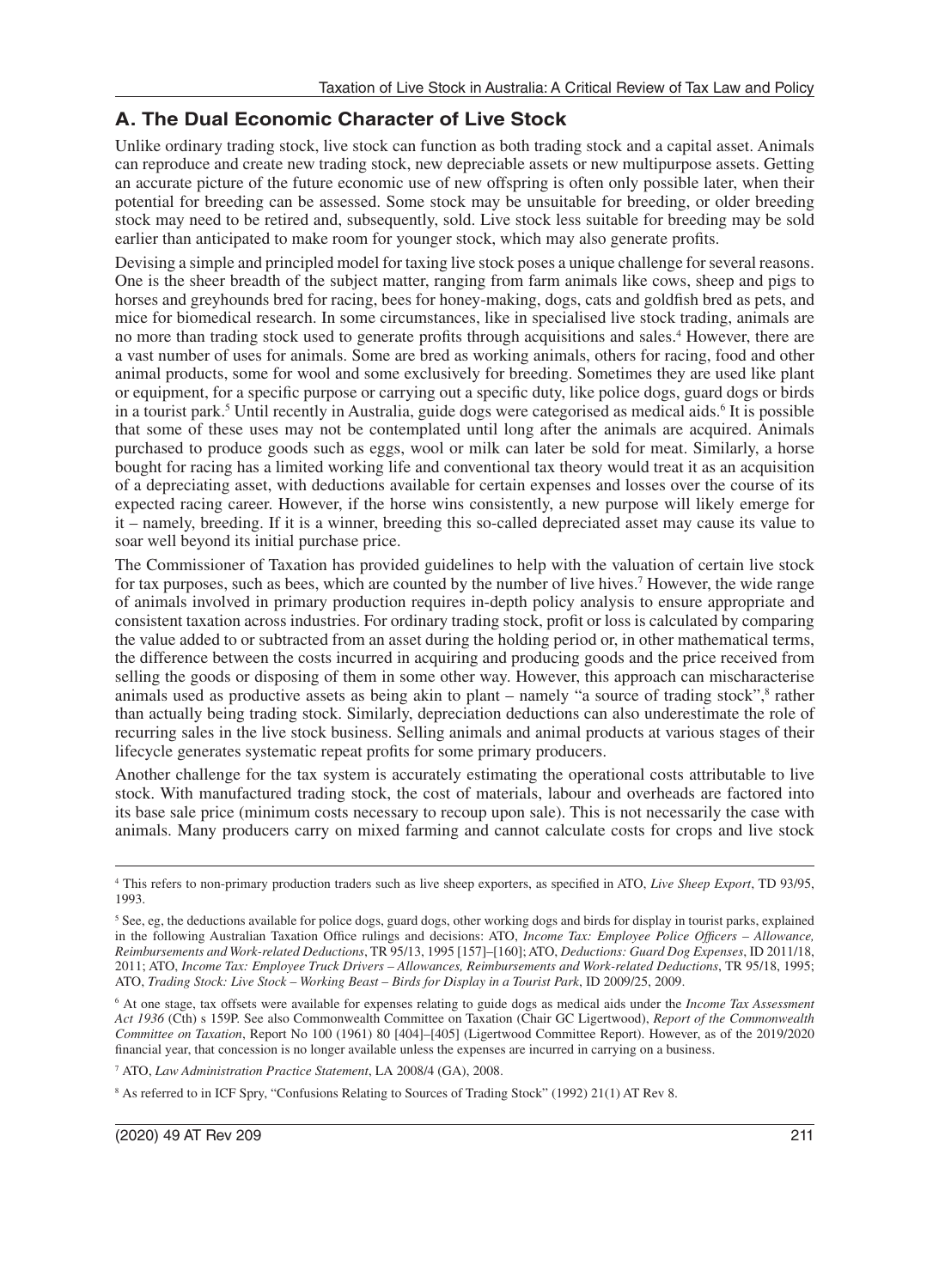separately, or for different types of live stock. Allowing deductions for operational costs separately from live stock enables primary producers to recoup expenses that would otherwise not be recoverable until the animals are sold. Thus, in terms of timing, the deductions available for running costs and depreciable assets relating to live stock are more generous than deductions based on the imputed cost of live stock. Further, offspring have partial acquisition costs of parents in addition to costs for feeding and caring for parents attributed to them. Using a national average for calculating production costs to assign a value to the offspring to neutralise the bias between purchased animals and bred stock would create inequity between small and large enterprises, and between businesses carried out in different regions of Australia. Any proposed solution to the challenges of calculating costs would need to be fair to all taxpayers.

### **B. Choosing a Suitable Approach to Valuation**

As far as its economic uses, live stock is a hybrid, somewhere between trading stock and a productive capital asset. However, for tax purposes, trading stock and capital assets (like plant) are mutually exclusive categories.<sup>9</sup> An appropriate approach to taxing live stock must sufficiently account for the unique economic character of animals. In this regard, the rules that apply to trading stock are preferable to the rules governing deductions for depreciating assets because the trading stock rules can be used to assess natural increase. They also allow for a group of animals to be treated as one asset or grouped into units, which is helpful when accounting for the movement or turnover of certain live stock – such as live bee hives, for example, which are counted by number of hives. In contrast, depreciation almost always applies to the individual asset only, which requires a reliable way to calculate the value of individual animals. Technology for tagging and marking farm animals is constantly improving, but how far it needs to go to enable primary producers to calculate the value and depreciation of individual animals including offspring is uncertain, especially for small animals such as fish and bees. When it comes to valuing live stock, giving taxpayers a choice between the trading stock rules and the depreciation approach promotes inconsistency because it relies on self-assessment and allows taxpayers to switch between valuation methods too easily.

The trading stock rules, though preferable to the depreciation approach, are not adequate because live stock does not have the same economic character as ordinary trading stock. However, the trading stock framework can be adopted as a starting point for formulating new rules for taxing live stock. Trading stock rules provide a systematic and consistent way of accounting for natural increase, irrespective of the type of asset – in this case, animals. Under the trading stock rules, costs are accounted for at the time of sale or disposal, at which time income, if any, is also assessable. The same approach can be applied to live stock, when it passes from vendor to purchaser. Disposal may also be taken to have occurred when a negotiation concludes, when a contract is executed, or when live stock dies, is lost or converted into something else.<sup>10</sup> A rollover concession may be available when live stock is transferred from one taxpaying entity to another but remains under the same ownership and control.11 A market value substitution may apply to non-arm's length dealing or when a transaction is entered into for a value that is not "fair and reasonable".12

12 See *Case 14* (1943) 10 CTBR 468, which discusses fair and reasonable valuation. See also *Pastoral and Development Pty Ltd v Commissioner of Taxation* (1971) 124 CLR 453; 2 ATR 401; *Case C12* (1971) 71 ATC 49; *Case R85* (1984) 84 ATC 569.

<sup>9</sup> The mutually exclusive nature of trading stock and capital assets was discussed in *Case C20* (1971) 71 ATC 91.

<sup>&</sup>lt;sup>10</sup> See the timing of disposal determined by the Court in: *Case J43* (1958) 9 TBRD 217, where disposal occurred when possession took place; *Case E16* (1954) 5 TBRD 88, where disposal occurred when consideration was received by way of an annuity; *Commissioner of Taxation (Cth) v McConochie* (1960) 102 CLR 561, where disposal occurred when the parties agreed to sell sheep, not when the sheep were delivered. This principle concerning the timing of disposal also applies to animal products like wool: ATO, *Income Tax: Sale of Wool*, TR 97/9, 1997; ATO, *Income Tax: Meaning of "Trading Stock on Hand"*, TR IT 2670, 1992; *Farnsworth v Commissioner of Taxation* (1949) 78 CLR 504 (fruit pooled to marketing authorities).

<sup>11</sup> See, eg, *Purcell v Commissioner of Taxation* [1927] St R Qd 293; [1927] QWN 46; *Case 250* (1964) 14 TBRD P54. See also ATO, *Income Tax: Can Section 36A of the Income Tax Assessment Act 1936 Apply If a Sole Trader Who Owns Trading Assets Declares Himself or Herself to Be a Trustee of a Discretionary Trust over the Assets?*, TD 96/2, 1996; ATO, *Income Tax: Can Section 36A of the Income Tax Assessment Act 1936 Apply If a Sole Trader Who Owns Trading Assets Transfers the Assets to Another Person as a Trustee of a Discretionary Trust?*, TD 96/1, 1996.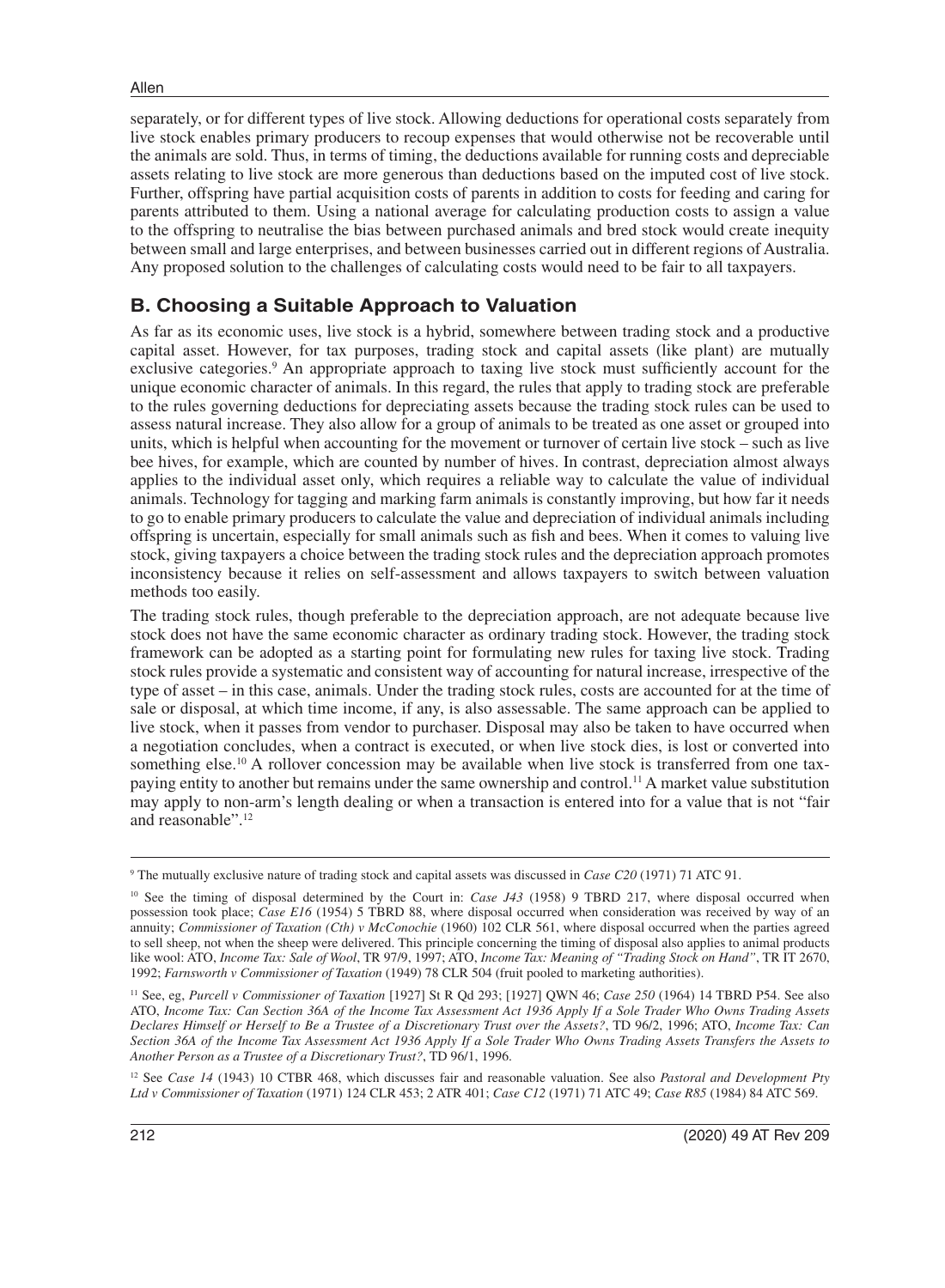Under trading stock rules, deductions are calculated as the amount spent acquiring live stock during the year, plus any decrease or minus any increase in the value of the stock at the end of the year, compared to its opening value at the beginning of the year. In this calculation, two elements are easily ascertainable – namely, the purchase price and the opening value of the live stock (which is the same as its closing value in the previous year).<sup>13</sup> The last element, the closing value, factors in non-transactional changes such as new offspring and other live stock acquired for free, which increases the closing value. Loss of animals due to wandering off, natural deaths and slaughter for domestic consumption decrease the closing value.

For deduction purposes, live stock slaughtered for domestic consumption (referred to as "killed for rations") is the same as live stock that died during the year, although both are not counted in the end of year stocktake. There are two ways of approaching this problem. The first is to reverse the deduction by adding the purchase price of the animal to the taxpayer's assessable income, or to the value allocated to offspring subsequently killed for rations. If it is not possible to determine the original cost of an animal (eg because it joined the herd or flock in a previous year and purchase information is no longer available), an average opening value may be used as a fair measure. This is based on the view that live stock killed for rations does not represent an expense or loss incurred in carrying on a business and should not be eligible for a deduction. Tables A1 and A2 in the Appendix contain examples of how live stock killed for rations are taken into account to calculate a trading profit. The second way to correct the inconsistency created when stock killed for rations are treated as a tax deductible loss is to assess the stock's market value. This is based on the view that the transaction is a sale of live stock and recognises the animals' appreciation in value as a trading profit when the imputed costs cannot be determined on a reasonable basis.

Overall, of the different valuation methods, the one most suited to live stock is market valuation, because it can incorporate the operational costs of farming into the sale price of the stock at any given point in time.14 Similarly, the next best method is the one used for manufacturing stock, which accounts for the various expenses and losses involved in the production process. It is also possible, though arbitrary, to assign a specific value to natural increases in live stock to moderate the potential for excessive accumulation of unassessed assets through breeding.

## **III. TAX REVIEWS AND LEGISLATIVE REFORM: A HISTORY**

While the word "livestock" refers to farm animals generally, the term "live stock" (two words) is defined in the tax legislation, which states that it "does *not* include animals used as beasts of burden or working beasts in a business other than a primary production business".15 Primary production is also defined in the legislation – and broadly.<sup>16</sup> In a primary production context, the term "live stock" refers to living

<sup>&</sup>lt;sup>13</sup> In *Baillie v Commissioner of Taxation (Cth)* (1927) 40 CLR 156, an administrative error resulted in an inconsistency between the closing value and the opening value in the subsequent year. The unintended increase in value had to be ignored. The closing value was deemed to be the opening value in the subsequent year based on the *Income Tax Assessment Act 1936* (Cth) s 29. In *Cribb v Commissioner of Taxation* [1963] Qd R 541, the opening value of live stock was at the market value, not the closing value last used by the taxpayer, due to changes in the taxpayer's bankruptcy status.

<sup>14</sup> See, eg, ATO, *Income Tax: Value of Trading Stock on Hand at End of Year: Cost Price: Absorption Cost*, TR IT 2350, 1986; ATO, *Income Tax: Valuing Shares Acquired as Revenue Assets*, TR 96/4, 1996; ATO, *Income Tax: Valuation of Trading Stock – Average Cost or Actual Cost*, TR IT 2289 (1986); ATO, *Using an Average Cost Method in Determining Cost Price of Newsprint for Closing Stock Valuation*, TD 92/155 (1992); ATO, *Income Tax Administration Penalty Tax and General Interest Charge*, TR IT 2012, 1983 (particularly [42]); ATO, *Income Tax: Value of Trading Stock on Hand at End of Year: Cost Price: Absorption Cost*, TR IT 2350, 1986; *Australasian Jam Co Pty Ltd v Commissioner of Taxation (Cth)* (1953) 88 CLR 23.

<sup>&</sup>lt;sup>15</sup> Income Tax Assessment Act 1997 (Cth) s 995-1(1) (emphasis in original).

<sup>&</sup>lt;sup>16</sup> A "primary production business" is defined in *Income Tax Assessment Act 1997* (Cth) s 995-1(1). It includes maintaining animals for the purpose of selling them or their bodily produce (including natural increase); manufacturing dairy products from raw materials that you produce; conducting operations relating directly to taking or catching fish, turtles, dugong, bêche-demer, crustaceans or aquatic molluscs; and conducting operations relating directly to taking or culturing pearls or pearl shell. See JBL Heading, "Primary Production – Workshop Session" (Convention Paper, Taxation Institute of Australia, Queensland Division, 19–21 April 1985); J Rawson, "Primary Production Investments" (Convention Paper, Taxation Institute of Australia, South Australian Division, April/May 1998).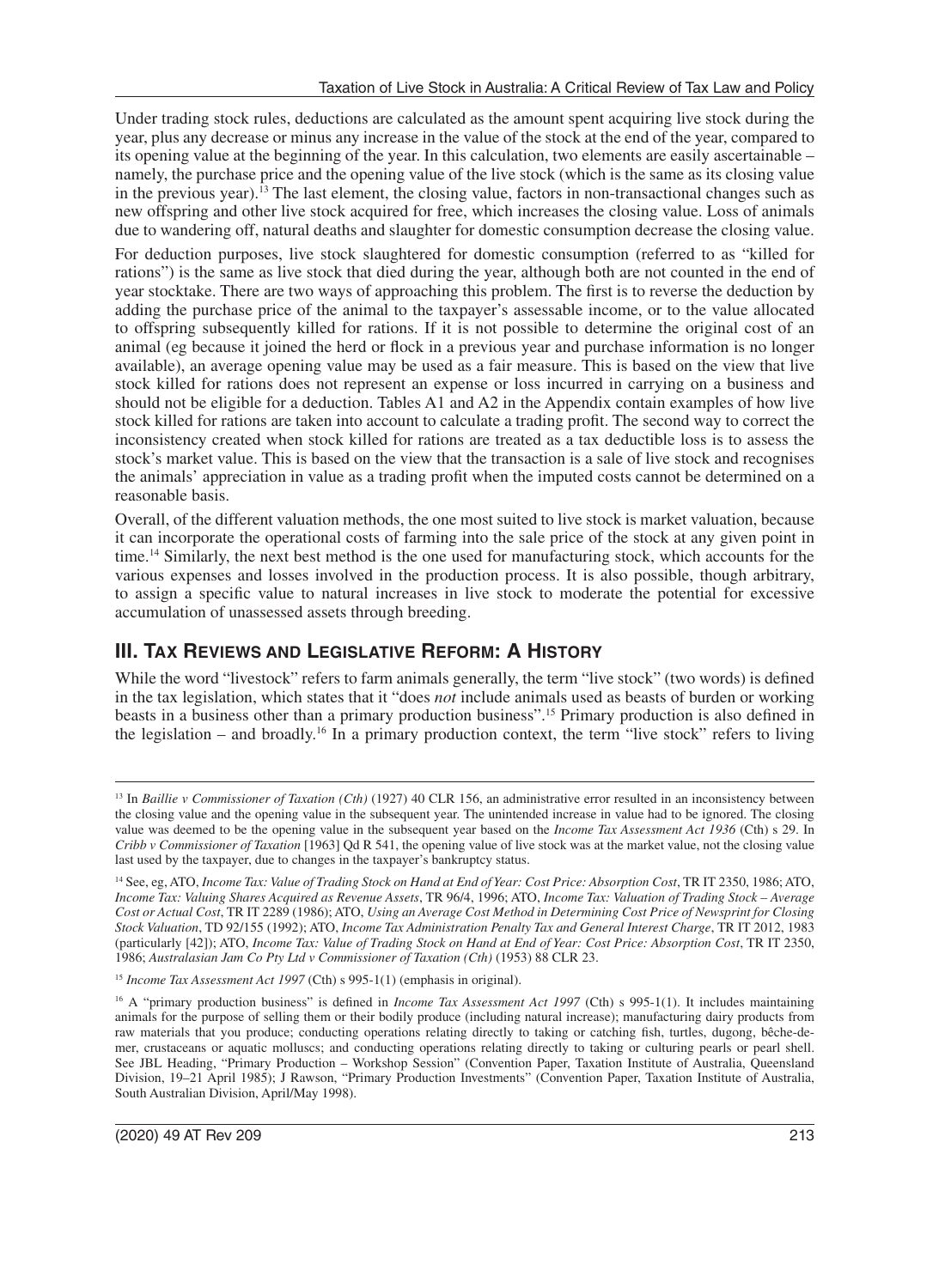animals such as those used in traditional agriculture as well as in fishing and pearling operations. Live stock also includes bees in honey-making businesses<sup>17</sup> and dogs in puppy breeding.<sup>18</sup>

The tax legislation also includes live stock in the definition of "trading stock", which is "anything produced, manufactured or acquired that is held for purpose of manufacture, sale or exchange in the ordinary course of a business".19 Adding live stock to this category broadens the definition of trading stock significantly because the way live stock is used does not always fit within the ordinary use of trading stock, which is primarily for sale. Live stock can be used like plant and equipment to produce something – for example, honey, milk, pearls, wool or animal offspring. Although the statutory definition of trading stock deems live stock to be a revenue asset,<sup>20</sup> live stock as defined in the legislation is uniquely multipurpose and can function as both trading stock and a capital asset. It is also noted that trading stock rules are appropriate for treating live stock by reason of the mechanism they employ.

A review of the history of Australia's tax laws confirms that live stock was once considered a statutory exception to the general definition of trading stock. History also shows that the pre-1997 rules operated with no apparent problems, or at least none that would justify any significant legislative change. Further, the old rules were endorsed by several different tax review committees and by the primary production industry. The current rules were introduced without thorough analysis on tax policy or apparent industrial need.

#### **A. 1915–1922: The Original Legislation**

When federal income tax was introduced in Australia in 1915, little attention was paid to the way live stock was characterised in the legislation. It was mentioned alongside produce, goods and merchandise, the value of which was taken into account at the beginning and end of the financial year for calculating profits.21 Live stock, if characterised as plant, was not subject to tax, while a narrow definition of depreciable assets limited it to machinery, implements, utensils, rolling stock and articles.22 For the purpose of calculating profits, the value of live stock was its purchase price if it was purchased during that financial year, or a "fair average value" determined by the Commissioner of Taxation.<sup>23</sup> A fair average value was equivalent to what is commonly known as a "standard value": a set value to be used in all subsequent tax assessments for offspring and other live stock acquired by means other than purchase. A profit arose from sale and a loss from disposal, based on the difference between the sale or disposal price received and the purchase price or a fair average value paid.<sup>24</sup>

However, setting a standard value meant there would eventually be significant deviation from market value over time, as actual profits changed with the market. To correct this, the standard value was replaced by an "average value" in 1917.<sup>25</sup> Average value was calculated as the total value of live stock, including the purchase price paid and values assigned to offspring during the year, divided by the total number of animals held at the end of the year (including those purchased and born that year). The total number of animals was used to determine the closing value of live stock. This was, in effect, a means of cost recovery for the animals that had died, been sold or been killed for rations during the year. The closing value of live stock was then used as its opening value the following year. The value assigned to natural increase was set by the Commissioner of Taxation because it was conceded that self-assessed values were

<sup>&</sup>lt;sup>17</sup> ATO, *Income Tax: Are Bees Kept for Use in a Honey Production Business Trading Stock as Defined in Section 70-10 of the Income Tax Assessment Act 1997?*, TD 2008/26, 2008.

<sup>18</sup> A dog breeding business was considered in *Case N86* (1981) 81 ATC 459.

<sup>19</sup> Currently *Income Tax Assessment Act 1997* (Cth) s 70-10.

<sup>20</sup> Currently *Income Tax Assessment Act 1997* (Cth) s 70-25.

<sup>21</sup> *Income Tax Assessment Act 1915* (Cth) s 14(a).

<sup>22</sup> *Income Tax Assessment Act 1915* (Cth) s 18(d).

<sup>23</sup> *Income Tax Assessment Act 1915* (Cth) s 14(a), supplemented by *Income Tax Regulations 1915* (Cth) reg 29A, as inserted by the *Statutory Rules 1915, No 245* (Cth).

<sup>24</sup> *Income Tax Regulations 1915* (Cth) reg 29A.

<sup>25</sup> *Income Tax Regulations 1917* (Cth) reg 46, as applied in *Rowntree v Commissioner of Taxation (Cth)* (1934) 3 ATD 32.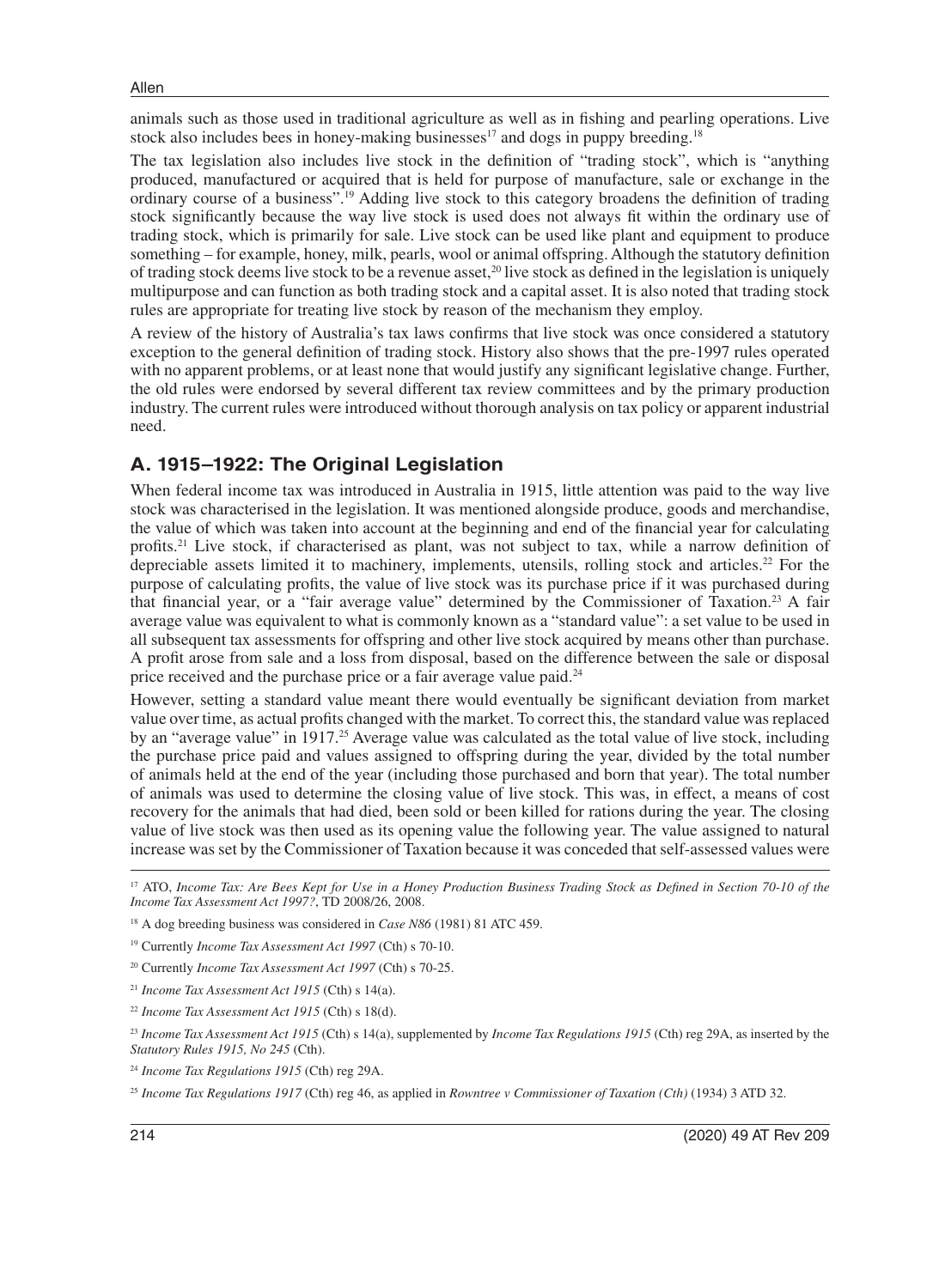inconsistent, unreliable and would likely lead to reduced tax revenue.26 It was also conceded that using a standardised valuation based on location would be inaccurate because variables such as weather and disease could affect live stock values differently, even within the same local area.27 However, there were ongoing concerns that the Commissioner too could make inconsistent determinations when assigning values to natural increase ad hoc. Consequently, a new set of prescribed values was introduced in 1918.<sup>28</sup> Bearing in mind the varied market conditions in different parts of Australia, the government prescribed different base values for sheep, cattle, horses and pigs in different States, and for sheep and cattle in different districts within Western Australia.29

This first experiment in prescribing values soon proved unsuccessful. In one high-profile case, a Tasmanian farmer argued that prescribing different values for live stock in different States was discriminatory and contravened the *Constitution*. 30 The High Court of Australia decided in favour of the farmer in 1923. In a subsequent case, the same farmer submitted that the live stock schedule in the *Income Tax Assessment Act 1915* (Cth) was invalid.31 Once again, the High Court decided in favour of the farmer, finding that the live stock schedule was not properly authorised by the Act. In response, the government enacted the *Income Tax Assessment Act (Live Stock) 1924* (Cth), which, for a limited time, gave taxpayers the opportunity to redo their tax assessment calculations without regard to the live stock schedule. Ultimately, the defect in the schedule was corrected by the *Income Tax Assessment Act 1922* (Cth), which properly authorised a new live stock schedule.32 It made the prescribed values the same for all taxpayers in Australia. It also introduced two valuation methods – the market value method and the cost-based method. The prescribed values in the live stock schedule applied to the cost-based method.

# **B. 1922–1936: The Kerr Royal Commission and New Rules**

In 1920, the government established a Royal Commission on Taxation, chaired by W Warren Kerr, to review the income tax laws (Kerr Royal Commission). Its report, released in 1922, noted the way in which beasts of burden like horses, mules, bullocks, camels and other draught animals could be used like plant and equipment in some settings.33 It also noted that dairy stock was used like plant, even though breeders and dealers applied the special live stock rules to dairy stock in a manner similar to trading stock. Acknowledging that the manner in which live stock is characterised affects how it is taxed, the Kerr Royal Commission recommended that taxpayers be allowed to nominate, irrevocably, the character of their live stock in their first year of tax reporting.34 It also considered alternative valuation methods under the special live stock rules, rejecting cash accounting and the possibility of reverting back to standardised values, despite the practical simplicity of these options.35 Cash accounting was rejected on the ground that it would enable taxpayers to accumulate large amounts of unrealised profits that would be taxed in bulk, but only once realised through a transaction, and likely at higher marginal tax rates. Equally problematic, using a standard value would likely misrepresent yearly income – because

<sup>26</sup> See Commonwealth, *Parliamentary Debates*, Senate, 29 May 1918, 5147 (Hon John Earle in response to John Grant, arguing against the prescribed value).

<sup>27</sup> See Commonwealth, *Parliamentary Debates*, Senate, 29 May 1918, 5142 (Hattil Spencer Foll).

<sup>&</sup>lt;sup>28</sup> The definition of "value" was added to *Income Tax Assessment Act 1918* (Cth) s 3 and referred to in reg 46 and the amended reg 46A in the *Income Tax Regulation 1917* (Cth).

<sup>29</sup> Three years later, a new base value was added for calves at one thirds of the base value of cattle: see *Statutory Rules 1922, No 150* (Cth), which amended *Income Tax Regulations 1917* (Cth) reg 46.

<sup>30</sup> *Cameron v Deputy Commissioner of Taxation (Cth)* (1923) 32 CLR 68, which dealt with *Commonwealth of Australia Constitution Act* s 51(ii).

<sup>31</sup> *Cameron v Deputy Commissioner of Taxation (Cth)* (1924) 34 CLR 68.

<sup>32</sup> *Income Tax Assessment Act 1922* (Cth) s 2, Sch; *Income Tax Regulations 1922* (Cth) reg 50, Table III.

<sup>33</sup> Commonwealth, Royal Commission on Taxation, *Report and Appendices – Second Report* (1922) 117–123, in particular [433]–[434] (Kerr Royal Commission Report).

<sup>34</sup> Kerr Royal Commission Report, n 33, 117–123, in particular [435].

<sup>35</sup> Kerr Royal Commission Report, n 33, 117–123, particularly [418]–[422], which discuss a variety of live stock used by both breeders and dealers in ways other than as plant.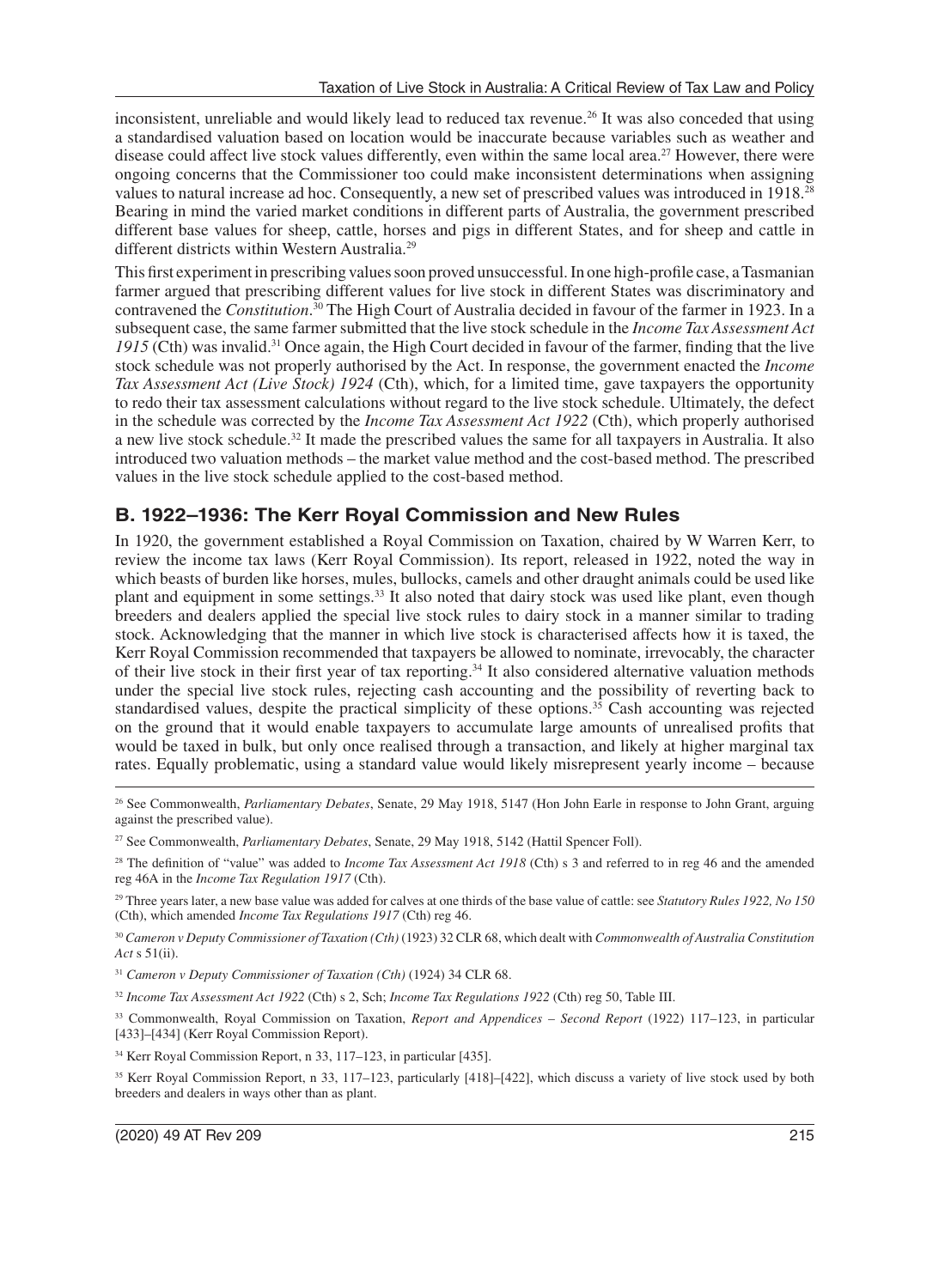Allen

of the likely discrepancies between the standard value and actual purchase or sale prices, particularly if deductions were claimed based on the standard value. In effect, this would result in profits being misallocated from year to year. Overall, the Kerr Royal Commission recommended using either purchase price or market value, whichever was lower, to calculate live stock value.<sup>36</sup> It considered the market value method theoretically superior but noted that the cost-based method appeared to be necessary in practice, to account for variables like transportation costs, for example, which might vary widely depending on local conditions.

Around the time the Kerr Royal Commission released its report, the High Court of Australia handed down two decisions dealing with the *Land and Income Tax Assessment Act 1907* (WA) and the *War-Time Profits Tax Assessment Act 1917–1918* (Cth). In both cases, the Court decided that income derived from disposing of live stock as part of the sale of a business was not assessable for tax purposes within the tax framework at the time, due to a narrow judicial interpretation of "income".37 After this, it became apparent that some taxpayers were deliberately selling their businesses at the end of the financial year to avoid tax liability.38 In 1922, the government introduced a new set of rules for assessing taxable income generated from selling live stock. The rules used market value or, if a market price was not available, a price determined by the Commissioner of Taxation.39 These rules were designed to apply to live stock that would have been recorded on a revenue account if sold in the ordinary course of business, and did not apply to the live stock used as beasts of burden, working animals or breeding stock.40 Under the depreciation provision distinct from these rules, beasts of burden and working animals, but not breeding stock, were added to the list of depreciable assets.<sup>41</sup> There was no reason given for not including breeding stock in the depreciation provision but it is possible that, as the Kerr Royal Commission recommended, the government chose to accept taxpayers' characterisation of their stock. In practice, farmers generally recorded breeding stock on a working account, not a capital assets account, and it was unusual for breeding stock to be treated as capital when a business was sold.<sup>42</sup>

The government adopted the Kerr Royal Commission's recommendations on valuation methods only in part. While agreeing that an accrual approach to assessing income was necessary,<sup>43</sup> the government modified the live stock rules to allow taxpayers to make an irrevocable choice to use either the costbased method, which used prescribed values for natural increase, or the market value method.44 The government also introduced the option to omit natural increase from a live stock valuation entirely.45 This omission option went against the Kerr Royal Commission's recommendations, which emphasised the need to recognise the true picture of the wealth accumulated in live stock and avoid underestimating annual trading profits.46

<sup>41</sup> The *Income Tax Assessment Act 1922* (Cth) ss 16(a), 23(e) stated that beasts of burden and working animals that were not characterised as trading stock should be included in the depreciation rule: see Commonwealth, *Parliamentary Debates*, House of Representatives, 10 October 1922, 3483 (George Bell).

42 As highlighted by Isaacs J (in dissent) in *Commissioner of Taxation (Cth) v Weatherly* (1927) 39 CLR 190.

43 Commonwealth, *Parliamentary Debates*, Senate, 24 August 1923, 3528–3529 (Rt Hon George F Pearce).

<sup>44</sup> *Income Tax Assessment Act 1923* (Cth), which amended *Income Tax Assessment Act 1922* (Cth) s 16(a)(ii), as applied in *Jones v Commissioner of Taxation (Cth)* (1939) 61 CLR 557.

<sup>36</sup> Kerr Royal Commission Report, n 33, [436].

<sup>37</sup> *Commissioner of Taxation (WA) v Newman* (1921) 29 CLR 484; *Hickman v Commissioner of Taxation (Cth)* (1922) 31 CLR 232.

<sup>38</sup> Explanatory Memorandum, *Income Tax Bill 1922* (Cth) 17–18. Later, in *Commissioner of Taxation (Cth) v Murphy* (1961) 106 CLR 146, a leasing arrangement was unsuccessfully attempted to recharacterise live stock to avoid a tax liability.

<sup>39</sup> *Income Tax Assessment Act 1922* (Cth) s 17. Similar exemptions were available in the income tax law of New South Wales, Tasmania and South Australia at the time: see Commonwealth, Royal Commission on Taxation, *Third Report* (1934) [797] (Ferguson Royal Commission Report).

<sup>40</sup> For example, breeding stock was recorded on a capital assets account in *Commissioner of Taxation (Cth) v Ryan* (1926) 38 CLR 472; *Commissioner of Taxation (Cth) v Weatherly* (1927) 39 CLR 190.

<sup>45</sup> *Income Tax Assessment Act 1922* (Cth) s 16(aa), as inserted by *Income Tax Assessment Act 1923* (Cth).

<sup>46</sup> Kerr Royal Commission Report, n 33, [425]–[429].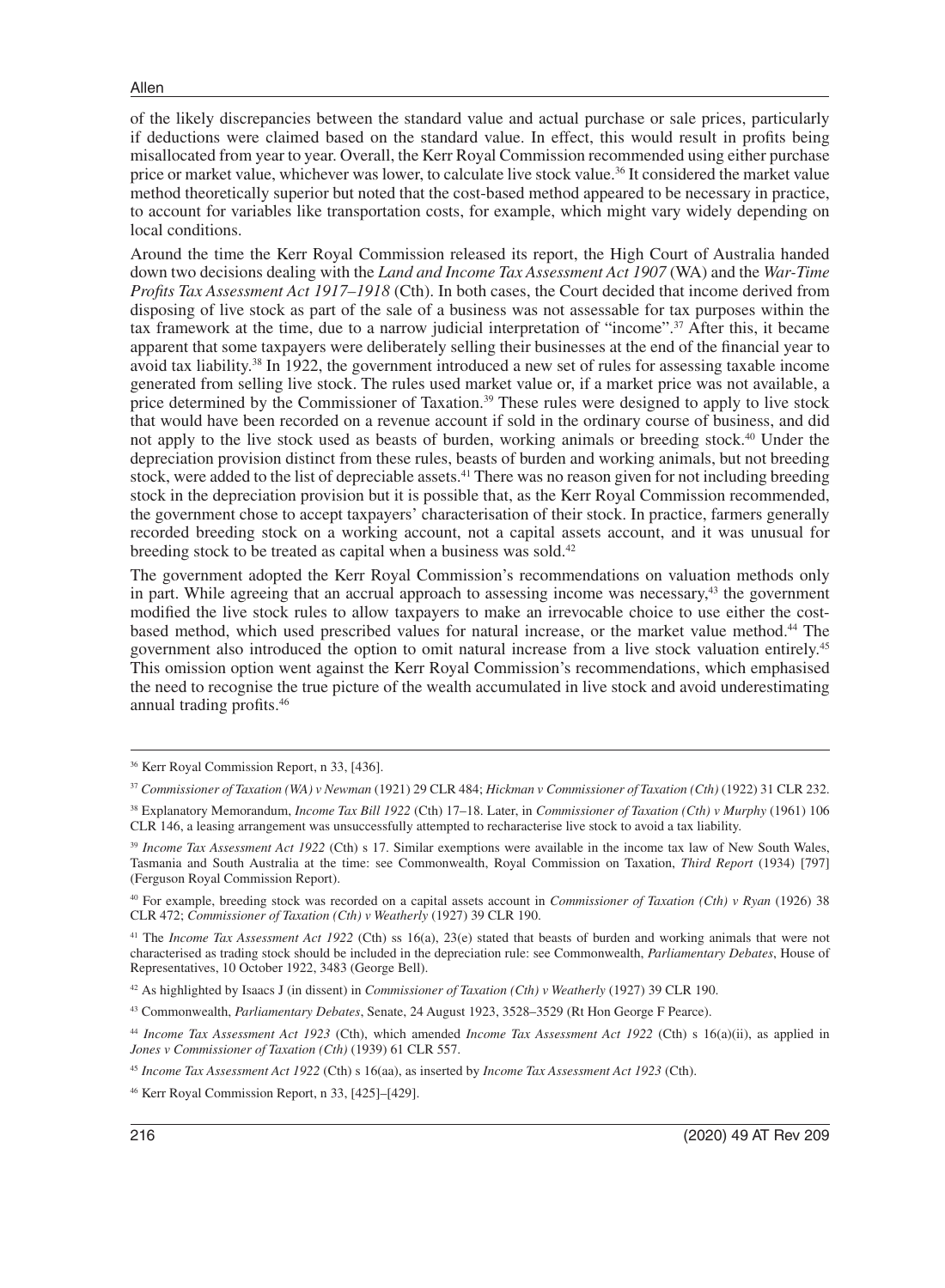More rules were added to the regime in response to judicial decisions. In 1926, the High Court decided that as an asset wool was not distinct from sheep before sheering.47 However, the government considered it unacceptable to allocate no separate value to the wool for tax purposes when unshorn sheep could easily be purchased, shorn immediately and their wool sold. Consequently, a new rule was introduced to recognise the value of wool before it was shorn, separate from the purchase price of the sheep, in the amount stipulated under the sales agreement or, if not expressed, at market value or as determined by the Commissioner of Taxation.48 On the vendor's side, the value of any wool sold was included in their assessable income. The sheep remained part of the vendor's business, which could be sold separately from the wool.49 Interestingly, these rules for wool did not apply to lambs. No separate cost or value was allocated to unborn lambs in the sale of pregnant sheep. The purchaser was likely to account for the costs and added value of the lambs under the special live stock rules, unless they decided to characterise the sheep as working animals and claim depreciation on them. The vendor was assessed on the profits from selling the pregnant sheep in the ordinary course of their business, but the sheep would not be counted towards profits when selling the whole or part of the business.

## **C. 1936–1950: A New Act and the Ferguson Royal Commission**

The *Income Tax Assessment Act 1922* (Cth) was rewritten in 1936, after a second Royal Commission on Taxation was established in 1932, chaired by the Hon David Ferguson (Ferguson Royal Commission). It was undertaken in response to findings that the tax rules for live stock were creating confusion and a heavy administrative burden. Farmers often felt the need to prepare at least three sets of accounts: one for the Commonwealth; a second for the State; and a third for personal bookkeeping.50 The Royal Commission was tasked with simplifying and harmonising State and federal tax laws.

In its report, the Ferguson Royal Commission noted the dual economic character of breeding stock, as both a type of trading stock and a capital asset.51 It recommended assigning revenue character to all breeding stock.52 The Royal Commission also reviewed stock valuation methods and rejected the use of the "replacement cost" method,53 one of three valuation methods available for ordinary trading stock at that time.54 While it was known that the market value of live stock could fluctuate significantly at different times of the year and in different locations, using replacement cost in valuations was considered even more unreliable because, in effect, it would allow taxpayers to choose whatever value they saw fit as the replacement cost. The Commissioner of Taxation could police inappropriate self-assessments, but that was an expensive and burdensome process. The more practical solution was to abolish the replacement value option.

Overall, the Ferguson Royal Commission concluded, like the Kerr Royal Commission, that the existing methods for valuing live stock – the cost-based method and the market value method – were mostly sound.55

50 Ferguson Royal Commission Report, n 39, [769]. See also Commonwealth, *Conference of Treasurers* (Summary of Proceedings, Melbourne, 17–19 July 1918) 30, comparing Victorian and federal income tax rules.

51 Ferguson Royal Commission Report, n 39, s XLII, particularly [799]–[804].

52 For example, the vast majority of animals were characterised as breeding stock in *Austin Pastoral Co of Bringagee Ltd v Commissioner of Taxation (Cth)* (1928) 41 CLR 75. In effect, without electing to omit the natural increase, the taxpayer could characterise offspring as future breeding stock to eliminate the recognition of the natural increase and later recharacterise it as trading stock immediately prior to sale.

53 Ferguson Royal Commission Report, n 39, [787].

<sup>47</sup> *Webster v Deputy Commissioner of Taxation (Cth)* (1926) 39 CLR 130. This case is contrasted with *Case L49* (1960) 11 TBRD 279, in which sheep was disposed "off shears" during the shearing season.

<sup>48</sup> *Income Tax Assessment Act 1927* (Cth), which inserted s 17 into the *Income Tax Assessment Act 1922* (Cth). See also Commonwealth, *Parliamentary Debates*, House of Representatives, 28 November 1927, 2079–2080 (John Prowse).

<sup>49</sup> The *Income Tax Assessment Act 1927* (Cth) repealed *Income Tax Assessment Act 1922* (Cth) s 17 and inserted s 16(h).

<sup>54</sup> Under *Income Tax Assessment Act 1922* (Cth) s 16(a)(ii), taxpayers were allowed to use the actual purchase price, market value or a replacement price in their valuation calculations. This provision was incorporated into *Income Tax Assessment Act 1936* (Cth) s 31.

<sup>55</sup> Ferguson Royal Commission Report, n 39, [782]–[786].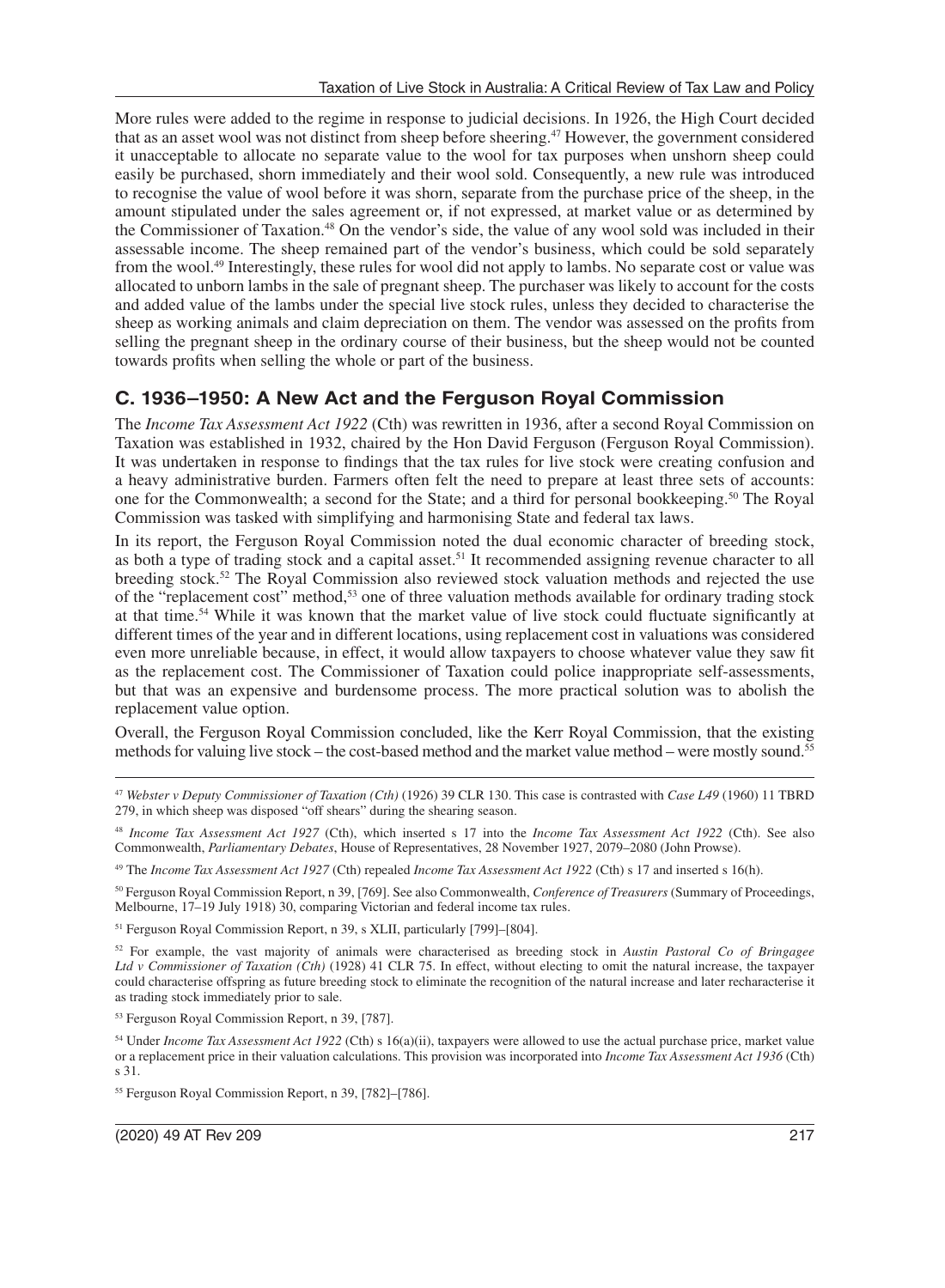It was impractical to rely on the market value method alone because of the varied market conditions across Australia. Similarly, the cost-based method did not account for all actual costs. However, these two methods were found to be working together well and taxpayers were not being taxed on unrealised profits in full. The ongoing difficulty was in determining how to factor in natural increase appropriately and fairly for all taxpayers.<sup>56</sup> There was disagreement among primary producers about whether the prescribed values for natural increase should be higher or lower. The Ferguson Royal Commission recommended against removing the prescribed values from the regime because the benefits of using them outweighed the inconsistencies they might cause. As an alternative, the Royal Commission's report suggested that the rules include an option to adopt a different valuation in special cases, if the Commissioner of Taxation considered it appropriate. In addition, the report recommended that the option to omit the value added to live stock by natural increase be abolished.<sup>57</sup> The omission option disadvantaged new graziers while benefiting established graziers as, for the same level of stock, new graziers would require outgoings that established graziers did not. Also, in practice, taxpayers hardly ever exercised the omission option.58 Similarly, the Royal Commission recommended that the rule requiring the value of wool to be calculated separately from the value of unshorn sheep be abolished because it was impractical and underutilised. The report also considered it impractical to introduce separate valuations for unborn lambs and pregnant sheep.<sup>59</sup>

The *Income Tax Assessment Act 1936* (Cth) incorporated the Ferguson Royal Commission's recommendations on characterising and valuing live stock. All live stock used in primary production, including draught animals and herding dogs, were recognised as having revenue character.<sup>60</sup> This did not preclude an animal from being a revenue asset if it was not used for primary production purposes.<sup>61</sup> Primary production was defined broadly: unless otherwise stated, it meant "production resulting directly from the cultivation of land or the maintenance of animals or poultry for the purpose of selling them or their bodily produce, including natural increase".<sup>62</sup> Beasts of burden and working animals used in nonprimary production activities remained depreciable assets.<sup>63</sup> Interestingly, as machinery increasingly replaced animal labour in non-primary production industries, the depreciation deductions available for these kinds of animals would become less and less relevant in coming years. However, breeding stock continued to be treated as a capital asset for the purpose of compulsory acquisition of land by State or federal governments.64

New features were added for valuation methods. The Commissioner of Taxation was authorised to allow taxpayers to alter the valuation method from one to another or use an alternative method as appropriate.<sup>65</sup>

<sup>60</sup> *Income Tax Assessment Act 1936* (Cth) s 36; Explanatory Memorandum, *Income Tax Assessment Bill 1935* (Cth) 9 n(e), 46–47  $nn(a)–(b)$ .

61 See, eg, *Case C106* (1953) 3 TBRD 626 – a stallion used in primary production; *Case H69* (1957) 8 TBRD 324 – a horse owned by the primary producer for their employee; *Case C20* (1971) 71 ATC 91 – stud bulls used in primary production. In contrast, in *Case M59* (1980) 80 ATC 409 a horse separately maintained by the cattle farmer for non-business purposes was not live stock subject to tax.

62 "Primary production" defined in *Income Tax Assessment Act 1936* (Cth) s 6; Explanatory Memorandum, *Income Tax Assessment Bill 1935* (Cth) 11 n(c). This new broad definition was based on wording from previous State and federal tax legislation relating to land and agriculture: see *Income Tax Assessment Act 1922* (Cth) ss 5A, 23(1)(q).

<sup>63</sup> The Commissioner issued Income Tax Order No 1217 to provide general guidance on the deductions allowed for depreciation under *Income Tax Assessment Act 1936* (Cth) ss 54–63 and its Schedule of Rates of Depreciation. The annual depreciation rates for horses used for refrigerating works or shipping and general carriers were 12.5% and for other animals 10%. From 1957, the rates were increased to 18.75% and 15% respectively for applying the declining balance depreciation (otherwise known as the diminishing value method).

<sup>64</sup> *Income Tax Assessment Act 1936* (Cth) s 36.

<sup>65</sup> *Income Tax Assessment Act 1936* (Cth) ss 32–33, which was applied in *Case E7* (1954) 5 TBRD 41. Previously (1917–1922), the Regulations authorised an alternative valuation method of animals exclusively kept apart from others in a herd or a flock. See

<sup>56</sup> Ferguson Royal Commission Report, n 39, [788]–[790].

<sup>57</sup> Ferguson Royal Commission Report, n 39, [774]–[777].

<sup>58</sup> Ferguson Royal Commission Report, n 39, [776].

<sup>59</sup> Ferguson Royal Commission Report, n 39, [805]–[807].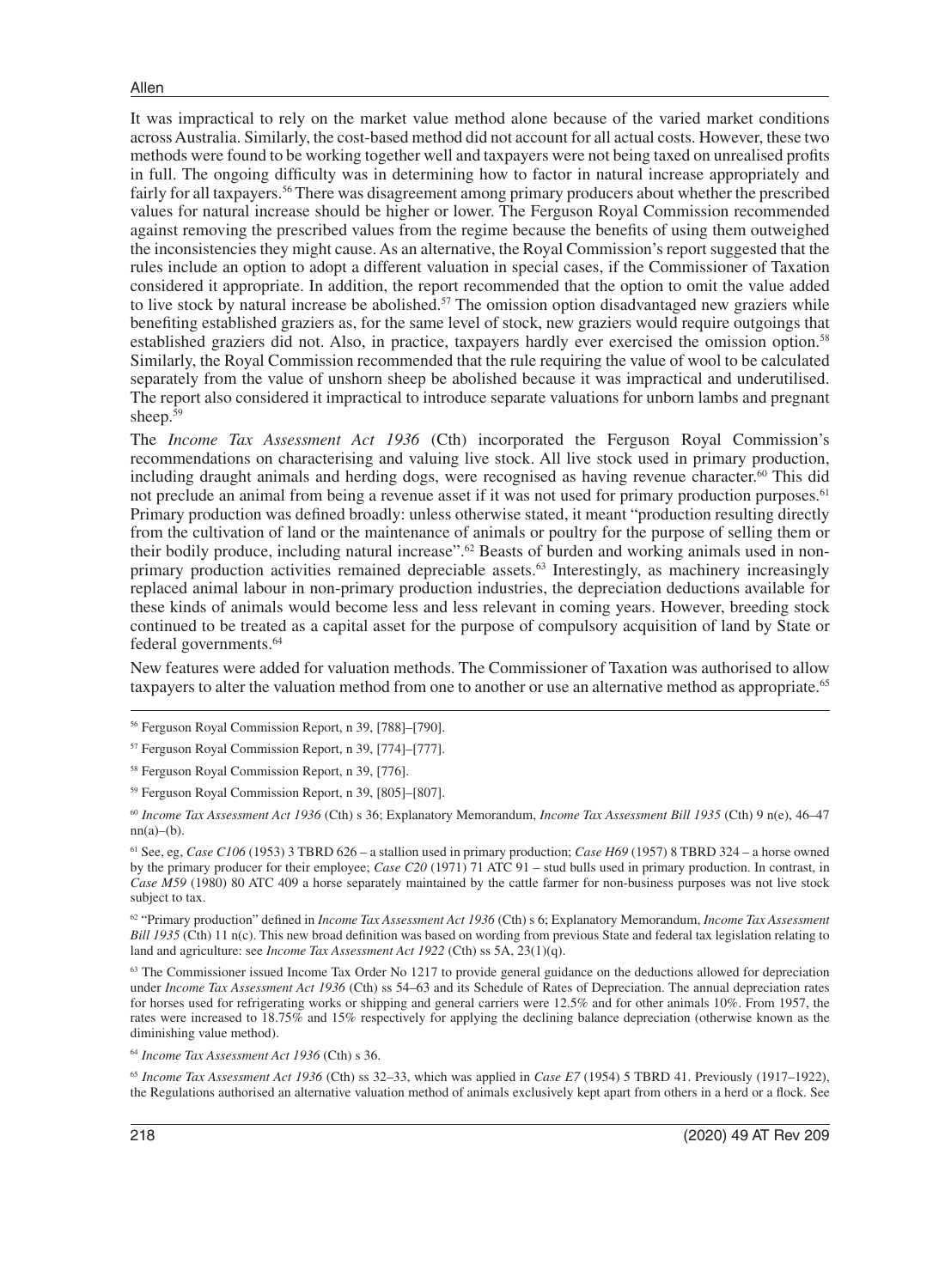The Commissioner could also apply the cost-based method when taxpayers did not make an election to apply market values.<sup>66</sup> To achieve harmony between State and federal tax laws, the Commonwealth adopted the Ferguson Royal Commission's suggestion that the opening value of live stock be deemed equal to the figure last used under the applicable State law, on the condition that the same valuation would be used for applying that State law in subsequent years.<sup>67</sup> Any difference arising from adjusting this value would be assessed as income or deductible as an expense. However, as the States withdrew their income taxation during World War II, this measure became obsolete and was eventually repealed.<sup>68</sup>

# **D. 1950s–1970s: The Spooner Committee and Economic Change**

In 1950, another Commonwealth Committee on Taxation was established, chaired by ES Spooner (Spooner Committee). In its 1952 report, it recommended that breeding stock be treated as a revenue asset, instead of as a capital asset, to be consistent with the way purchasers used it.<sup>69</sup> A second important development occurred when fishing operations were added to the definition of "primary production" in 1958.70 Around this time, Australia was experiencing economic difficulties. State and federal governments wished to support and encourage primary production. When the South Australian government planned to commercialise tuna fishing off the coast of Port Lincoln, it prompted changes to the way primary production was defined at the federal level.71 Traditionally, fishing had been categorised as a form of hunting, which was not considered primary production.<sup>72</sup> At first, it was uncertain whether the federal live stock rules could be applied to fish, due to the short time period between fish being caught and sold. However, the rules were put into practice for fisheries, and later for other marine live stock such as turtles, dugong, crustacea, oysters, other shellfish and pearling operations.73 This was necessary to facilitate a consistent approach to taxing similar animals in a similar manner.

# **E. 1975–1997: The Asprey and Mathews Committees**

In 1975, a Taxation Review Committee chaired by the Hon KW Asprey (Asprey Committee) reviewed the live stock and trading stock rules. Its report concluded that the existing regime, which kept the

<sup>66</sup> *Income Tax Assessment Act 1936* (Cth) s 32, which was applied in *Case C106* (1953) 3 TBRD 626; *Case G33* (1956) 7 TBRD 188; *Case C64* (1952) 3 TBRD 337; *Case E7* (1954) 5 TBRD 41; *Case U42* (1987) 87 ATC 311; *Case A42* (1969) 69 ATC 235.

<sup>67</sup> *Income Tax Assessment Act 1936* (Cth) s 30, as recommended in the Ferguson Royal Commission Report, n 39, [792]–[796].

<sup>68</sup> *Income Tax and Social Services Contribution Assessment Act 1951* (Cth), which repealed *Income Tax Assessment Act 1936* (Cth) s 30.

69 Commonwealth Committee on Taxation (Chair ES Spooner), *Trading Stock (Provisions Other Than Those Relating to Livestock); Together with Supplementary Report*, Report No 141 (1952) (Spooner Committee Report); Rt Hon Sir Arthur Fadden, *Reference No 20: Trading Stock (Provisions Other Than Those Relating to Live-stock): The Committee's Report to Treasurer* (1951) 7 (Spooner Committee Supplementary Report). Subsequently, the *Income Tax and Social Services Contribution Assessment Act (No 3) 1952* (Cth) deleted non-assessable breeding stock in *Income Tax Assessment Act 1936* (Cth) s 36(2).

70 The *Income Tax and Social Services Contribution Assessment Act 1958* (Cth) amended the definitions of "fishing operations" and "primary production" in *Income Tax Assessment Act 1936* (Cth) s 6(1). See further *Case U185* (1987) 87 ATC 1063; *Case M67* (1980) 80 ATC 479; Harry Rigney, "Primary Production Transactions" (Convention Paper, Taxation Institute of Australia, Queensland Division, 19 May 2006) 10–12.

 $71$  Presented by Senator Laught and supported by Mr Playford (the then Premier of South Australia) in Commonwealth, *Parliamentary Debates*, Senate, 8 May 1956, 570; 15 May 1956, 712–716; 25 September 1958, 682–683.

72 For example, in *Burnside and Marrakai Ltd v Commissioner of Taxation (Cth)* (1957) 11 ATD 181 the taxpayer contended that wild buffalos captured in the Northern Territory were maintained as live stock before their hides were sold. The argument failed and the taxpayer was denied tax concessions applicable to primary production.

73 See Explanatory Memorandum, *Income Tax and Social Services Contribution Assessment Bill 1958* (Cth) Notes on cl 3; *Case 32/95* (1995) 95 ATC 306 (pearl oysters); ATO, *Trading Stock: Freshwater Crayfish*, TD 2017/7, 2017; ATO, *Trading Stock Valuation of Freshwater Crayfish*, TR IT 2667, 1992; ATO, *Fringe Benefits Tax: What Are the Indexation Factors for Valuing Nonremote Housing for the Fringe Benefits Tax (FBT) Year Commencing on 1 April 2003?*, ID 2003/4, 2003; ATO, *Law Administration Practice Statement*, PS LA 2006/3 (GA) (2006); ATO, *Pearl Oysters Determination*, TD 93/70, 1993, which has been superseded but dealt with freshwater crayfish and abalone bred on farms or in hatcheries for sale, characterised as live stock.

MC Maughan, "Primary Production – A Current Review" (Convention Paper, Taxation Institute of Australia, Queensland Division, 23 June 1978) 28.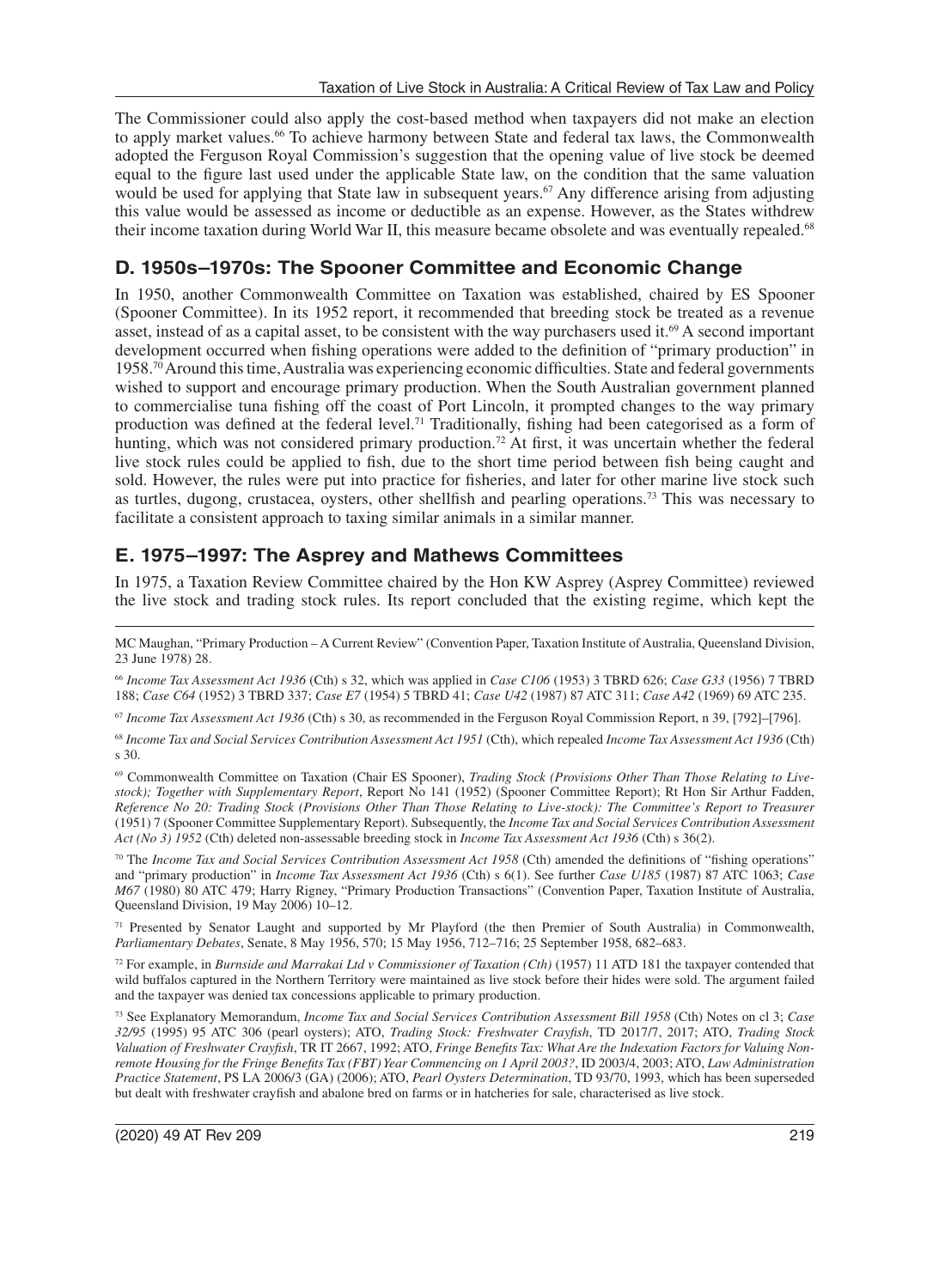live stock rules separate, was appropriate, and recommended periodic review of the prescribed values used for assessing natural increase.<sup>74</sup> The report also made three main recommendations concerning the trading stock rules. First, it acknowledged the diversity that existed among businesses, and on that basis recommended against setting a statutory limit on costs attributable to trading stock. Secondly, it recommended that a "net realisable value" be used instead of market value for valuing stock, consistent with common accounting practice. Whereas market value was based on ideal market conditions, net realisable value took into account obsolescence and slumps in the market, which write-offs would be allowed for in determination of the market value. Therefore, it recommended moving to a self-assessment model based on net realisable value. Thirdly, it concluded that for ordinary trading stock, "replacement price" (ie "the amount the taxpayer would have to pay in his normal buying market on the last day of the year of income")75 was a satisfactory base and, in terms of tax policy, an acceptable representation of the wealth held in the stock.

At the time, ordinary trading stock could be valued using its purchase price, market value or replacement price. However, the Asprey Committee found that these valuation methods were unsuitable for live stock because live stock differed so much from ordinary trading stock.76 Like the other tax review committees before it, the Asprey Committee supported using a combination of the cost-based and market value methods for assessing the value of live stock. Although the cost-based method should ideally absorb all the expenses involved in growing, maintaining and breeding live stock recorded on a work-in-progress account, the Asprey Committee accepted that it was necessary to exclude such costs from the value of live stock to avoid unnecessary complications in administrating taxes. Instead, using the existing trading stock rules for valuations would provide taxpayers with the flexibility to allocate profits across different tax periods. It was accepted that the value of live stock could fluctuate significantly from year to year.77

Also in 1975, another committee led by RL Mathews (Mathews Committee) submitted its recommendation to introduce inflation adjustment into the tax system.78 The government accepted this recommendation. In the 1970s, in an attempt to help businesses maintain liquidity in the face of rising inflation, new tax rules were introduced to adjust trading stock valuations to reflect increases in the Consumer Price Index.79 However, the initiative was short lived. It was considered biased in favour of certain kinds of businesses, ${}^{80}$  placed a significant burden on the government's budget, and was abolished by 1979.<sup>81</sup> Adjusting for inflation was a logical step for assessing the value of long-term taxable assets like live stock, which are held for a number of years. However, attempts to introduce this measure in Australia have not been successful due to the complexity involved in designing and implementing a workable

<sup>74</sup> Commonwealth, *Full Report*, Parl Paper No 136 (1975) [8.123]–[8.139] (Asprey Committee Report).

<sup>75</sup> ATO, *Taxpayer Election to Use Replacement Value for Valuation of Trading Stock Under ITAA 1997 s 70-45*, TD 92/198, 1992, [2].

<sup>76</sup> Asprey Committee Report, n 74, [18.16]–[18.17].

<sup>77</sup> Asprey Committee Report, n 74, [18.9]–[18.18].

<sup>78</sup> Commonwealth, *Inflation and Taxation: Report of Committee of Inquiry into Inflation and Taxation*, Parl Paper No 78 (1975). The economic modelling used in the report was heavily criticised in PL Swan, "The Mathews Report on Business Taxation" (1978) 54(1) *Economic Record* 2; PL Swan, "The Mathews Report on Business Taxation: Rejoinder" (1980) 56(154) *Economic Record* 270.

<sup>79</sup> The *Income Tax Assessment Amendment Act 1977* (Cth) inserted ss 82B, 82C, 92D into the *Income Tax Assessment Act 1936* (Cth); see also CCH Australia Ltd, *Understanding New Tax Rules on Trading Stock* (1977).

<sup>80</sup> J Howard, "Treasurer" (Press Release No 74, 25 July 1979); Commonwealth, *Parliamentary Debates*, House of Representatives, 24 May 1979, 2394 (Treasurer John Howard); Commonwealth*, Parliamentary Debates*, Senate, 24 May 1979, 2120 (John Carrick); Malcolm Fraser, "Prime Minister" (For Media: Statement to the Parliament No 93, 29 May 1979). See also NA Sinclair and GP Whittred, "The Trading Stock Valuation Adjustment and Economic Rents to Shareholders" (1982) 7(2) *Australian Journal of Management* 125; MJ Aitken and TS Walter, "The Trading Stock Valuation Adjustment: Some Extensions and Modifications" (1985) 10(1) *Australian Journal of Management* 77; RW Gibson, "Episodes in the Australian Tax Accounting Saga" (1984) 11(2) *Accounting Historians Journal* 77.

<sup>81</sup> The *Income Tax (Rates and Assessment) Amendment Act 1979* (Cth) amended *Income Tax Assessment Act 1936* (Cth) s 82C. The redundant provision was repealed by *Taxation Laws Amendment Act (No 3) 1989* (Cth).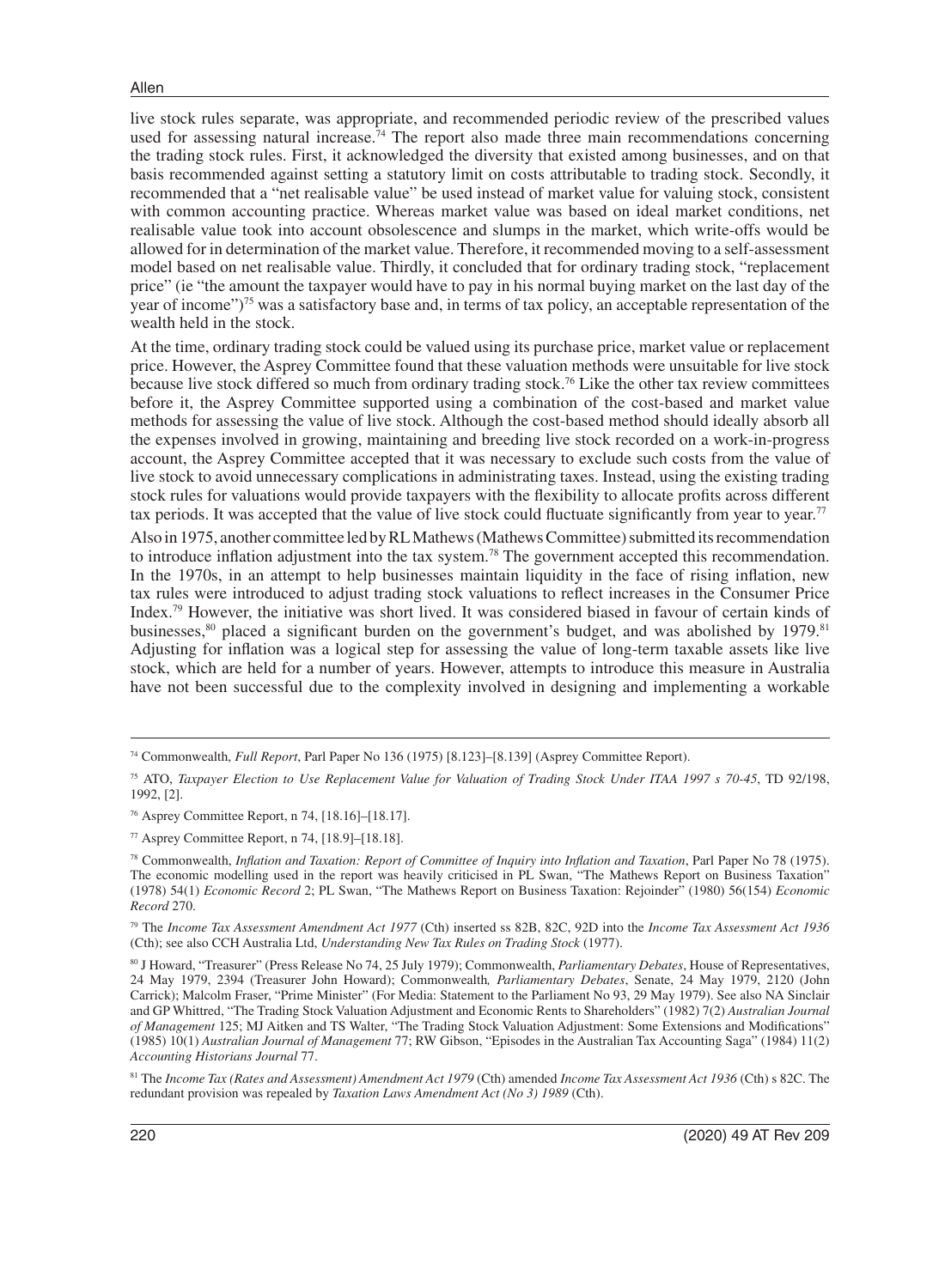system for it. Another scheme for adjusting for inflation was attempted under the capital gains rules in 1985, but was replaced by a partial exemption relating to capital gains for individuals and trusts in 1999.<sup>82</sup>

The Asprey Committee's recommendation to review the prescribed values for natural increase was finally implemented in 1988. An amendment was passed giving taxpayers the option to use actual costs instead of a prescribed value for offspring, provided that the actual costs were lower than the applicable prescribed value.83 For trading stock, actual costs meant all production expenses incurred in the process of manufacturing.84 For live stock, actual costs meant full absorption costing.85 However, the feasibility of applying full absorption costing when assessing live stock value was contentious. It would need to include direct operational costs related to farming, like feed, vet fees and labour, as well as indirect costs associated with depreciable plant and equipment. As the Ferguson Royal Commission had noted in the 1930s, the process of calculating these costs would be inherently complex. Accordingly, the actual costs approach seemed impractical and too discretionary.

It was easier to put a price on natural increase in horse stock. Horses were often bred using insemination services. Accordingly, the costs involved in producing offspring were clearer. There was concern that the prescribed values for horse offspring might be too low and, in 1986, the government decided to price foals based on the insemination fee attributable to individual foals.86 The Commissioner of Taxation also issued a circular letter in 1991 to ensure that average costing was not used for valuing thoroughbred horses.<sup>87</sup>

In parallel with these changes to the trading stock and live stock rules, the depreciation regime for plant and articles transitioned to a self-assessment system in 1992. Live stock used as plant in non-primary production was depreciable at one of six prescribed rates based on an effective life period determined by the taxpayer.88 Taxpayers could immediately deduct the value of live stock worth up to \$300 (deduction for low value), or a self-assessed value if the stock's effective life was less than three years (deduction for short life).

The issue of using actual, full absorption costing for valuing natural increase was raised again in 1995. Prior to this, industry practice was to refer to the last price used, which often remained the same for many years, effectively deferring taxes.<sup>89</sup> However, new rules were introduced that required actual costs be used to assign value to the offspring of animals not listed in the live stock schedule.<sup>90</sup> Overwhelmingly, the nature and extent of actual costs were never specifically defined and there was insufficient guidance on how to give effect to the new rules requiring the use of actual costs.

# **F. 1997–2001: The Tax Improvement Project and 1997 Act**

In the 1990s, the financial reporting industry became increasingly interested in recognising the unique self-generating, self-renewing character of live stock. Australia was one of the pioneers in this area, developing a new accounting standard for live stock in 1998, two years before the International

88 See *Income Tax Assessment Act 1936* (Cth) ss 55–56.

<sup>&</sup>lt;sup>82</sup> See *Income Tax Assessment Act 1997* (Cth) Div 115 (especially s 115-15) ("discount capital gains").

<sup>83</sup> *Taxation Laws Amendment Act (No 4) 1988* (Cth), amending *Income Tax Assessment Act 1936* (Cth) s 34.

<sup>84</sup> ATO, Income Tax: Value of Trading Stock on Hand at End of Year: Cost Price: Absorption Cost, TR IT 2350, 1986.

<sup>85</sup> Explanatory Memorandum, *Taxation Laws Amendment Bill (No 4) 1988* (Cth) Notes on cl 16.

<sup>86</sup> *Income Tax Assessment Act 1936* (Cth) s 34(3)–(5): the insemination fee was apportioned if a single service was for more than one mare or resulted in more than one birth.

<sup>87</sup> CCH Australia, *Valuation of Eligible Horses – Former Sec 32* (2019) [17-840].

<sup>89</sup> Department of the Parliamentary Library, Parliament of Australia, *Bills Digest*, No 24 of 1995, 31 January 1995, 4; G Gear, "Assistant Treasurer – Taxation Laws Amendment Bill (No 5) 1994" (Press Release, 7 December 1994).

<sup>90</sup> The relevant parts of the *Taxation Laws Amendment Bill (No 5) 1994* (Cth) were brought into effect by the *Taxation Law Amendment Act (No 1) 1995* (Cth), which amended *Income Tax Assessment Act 1936* (Cth) s 34. Smith considered that more discussion was needed in regard to the cost-based method: see DM Smith, "A Critical Review of the Debate (1961–1989) on the Use of Direct Cost or Absorption Cost for the Valuation of Trading Stock under s 31 of the Income Tax Assessment Act, 1936" (Occasional Paper No 118, Deakin University, 1991).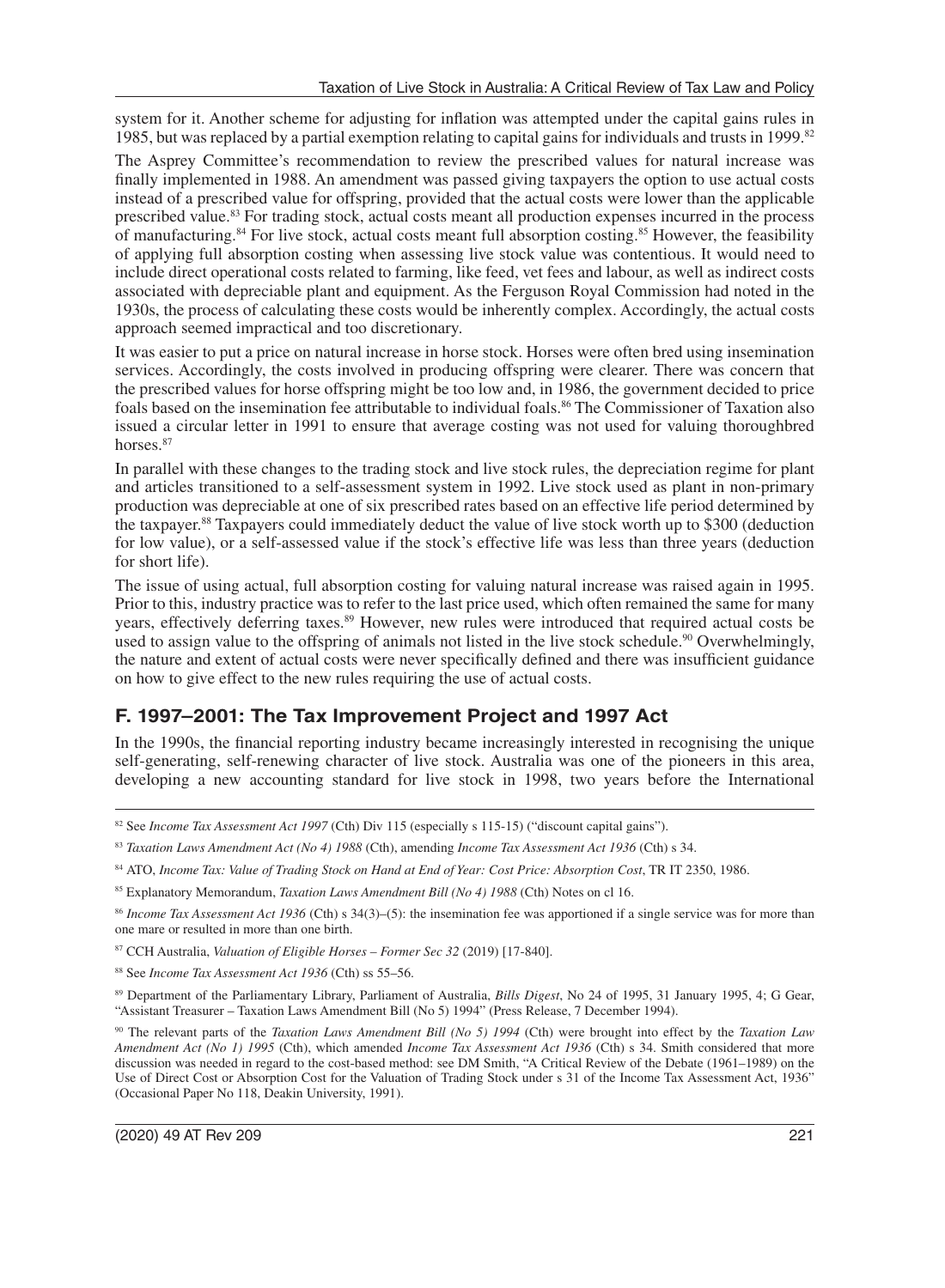Accounting Standard for biological assets was released.91 Despite the connection between tax and accounting, the government was reluctant to embrace accounting standards. That reluctance may have influenced the team that drafted the *ITAA 1997* as part of the government's Tax Law Improvement Project. They reviewed the live stock rules and concluded that, for tax purposes, there was no compelling reason why live stock should be treated differently from ordinary trading stock and that the existing live stock rules created unnecessary complexity.92 This was misguided. Even though live stock can function as trading stock that can be bought and sold, unlike ordinary trading stock it is also a self-generating, self-renewing asset capable of natural increase.

Without regard to the tax reviews and legislative developments that had occurred in the preceding 82 years, the government accepted the Tax Law Improvement Project team's view about the redundancy of the live stock rules and decided to merge the live stock rules with the trading stock regime. Under these consolidated rules, each individual item of live stock was to be valued at the end of each financial year using either its purchase price, market value or replacement price. Taxpayers were permitted to change valuation methods from year to year without needing special consent from the Commissioner of Taxation.93 A separate rule permitted write-offs for permanent losses such as obsolescence.94 The revised provisions stipulated that the value of animals killed for rations was to be assessed as equal to their purchase price, regardless of any value that may have been added to that price while the animals were being raised.<sup>95</sup> In contrast, live stock disposed of outside the ordinary course of business, or that had ceased to be trading stock, was assessable at market value.<sup>96</sup> Lastly, the prescribed values for natural increase, which had been an ongoing source of difficulty, were not revised in the new Act.

In contrast to the manner in which the original live stock rules were undermined, the depreciation rules for capital assets were relatively neutral in the *ITAA 1997*. The depreciation rules allowed deductions for eligible depreciating assets based on the effective life period for taxpayers who were not in a primary production business, with an immediate write-off available for low value stock and stock with a short effective life.<sup>97</sup> Live stock could be pooled for declining balance depreciation purposes.<sup>98</sup>

<sup>91</sup> The landmark publication for accounting research in Australia was DL Roberts, JJ Staunton and LL Hagan, "Accounting for Self-generating and Regenerating Assets" (Discussion Paper No 23, Australian Accounting Research Foundation, 1995). After three years, a new standard was published, with delayed commencement, to allow for an adjustment period: Australian Accounting Standard, *Self-generating and Regenerating Assets* (AASB 1037, 1998, in effect from the financial year ending 30 June 2000). After the International Accounting Standard IAS 41 (Agriculture) was released in 2000 (with a proposed commencement date of 1 January 2003), Australia adopted the international standards in the Australian Accounting Standard AASB 141. It priced natural increase in live stock at "fair value".

<sup>92</sup> Tax Law Improvement Project Team (Director B Nolan), *Assessable Income – Trading Stock* (Exposure Draft No 5, released by the authority of the Assistant Treasurer, Hon George Gear, 1995) 10; commented on by DM Smith and W Obst, "A Critical Analysis of ED 5 – The Proposed Simplification of Trading Stock Provisions" (Paper presented at the Australasian Tax Teachers Association, 1996). Similarly, Douglas suggested using the three valuation methods and, for reduction of compliance costs, an arbitrary cost assignment: RA Douglas, "Improving the Efficiency of Taxation of Livestock in Australia" (1995) 63(1) *Review of Marketing and Agricultural Economics* 164.

<sup>93</sup> *Income Tax Assessment Act 1997* (Cth) s 70-45. See also M McClaren, "Agribusiness – Planning to Succeed: Trading Stock – Don't Get Caught" (Convention Paper, Taxation Institute of Australia, South Australian Division, 19 March 2013).

<sup>94</sup> *Income Tax Assessment Act 1997* (Cth) s 70-55.

<sup>95</sup> *Income Tax Assessment Act 1997* (Cth) s 70-110.

<sup>96</sup> *Income Tax Assessment Act 1997* (Cth) Subdiv 70-D: there are special rules about disposals due to, for example, notifiable disease, loss of pastures to fire, flood or drought, resumption of land by the government and contamination of land. See also *Income Tax Assessment Act 1997* (Cth) Subdiv 385-E.

<sup>97</sup> See *Tax Laws Improvement Act 1997* (Cth). When enacted, the *Income Tax Assessment Act 1997* (Cth) provided depreciation of plant under Div 42, with an immediate write-off available for plant that had an effective life of fewer than three years (s 42-125) or a low cost of \$300 or less (s 42-130).

<sup>98</sup> *Income Tax Assessment Act 1997* (Cth) Subdiv 42-L.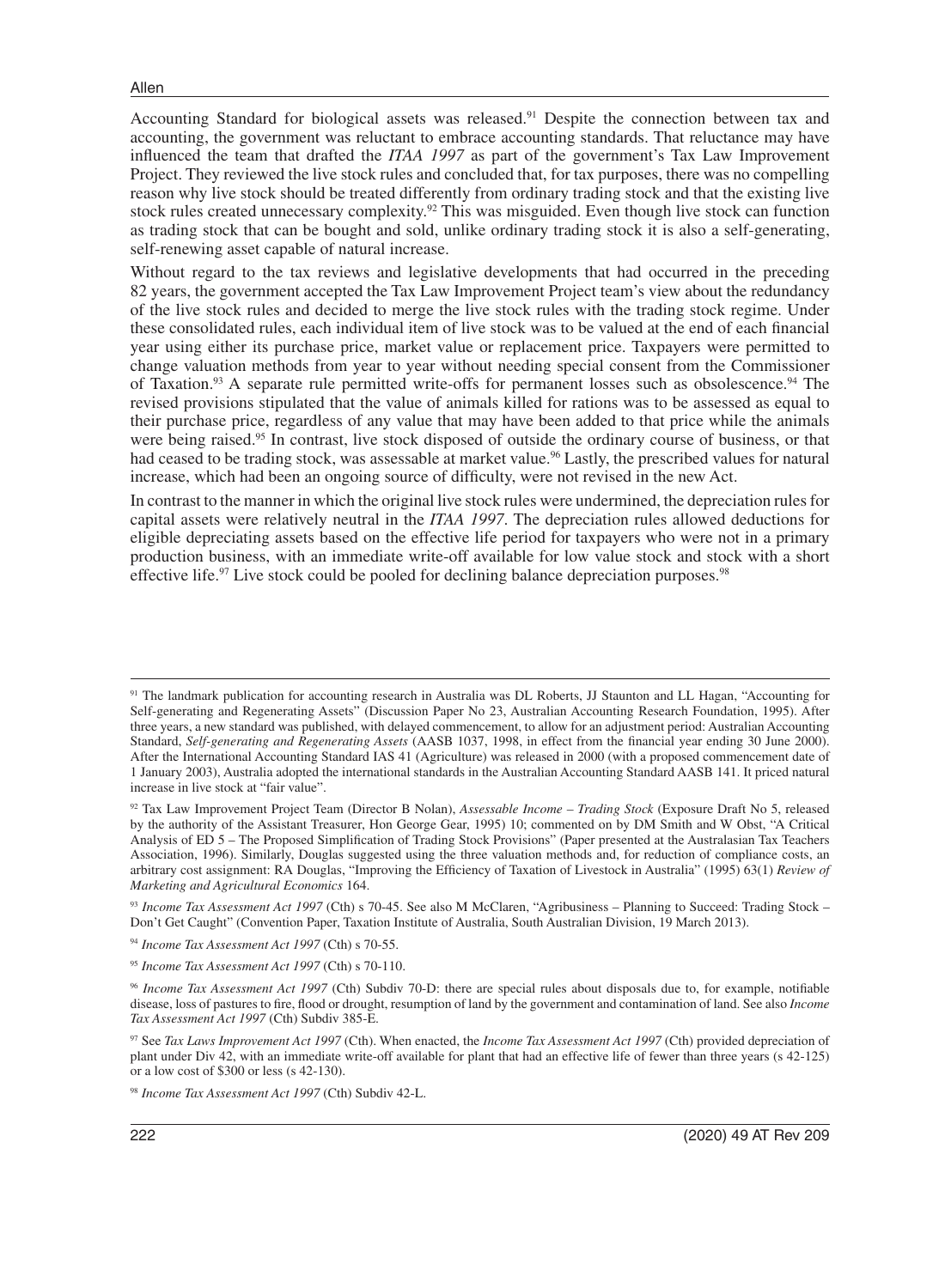### **G. 2001 Onwards: The Ralph Review and Concessions for Small Business**

Special concessions for small business were introduced in 2001, following a 1999 tax review focused on the business aspects of income tax (Ralph Review). The Ralph Review only examined the live stock rules briefly and affirmed the live stock valuation methods adopted in the *ITAA 1997*.<sup>99</sup> Importantly, it recommended simplifying the trading stock rules and the depreciation rules for small businesses and various other tax concessions to benefit business more broadly, which the government adopted.<sup>100</sup> Although the old valuation methods for live stock had an inherent margin of error, it appears they were more sound than the new simplified trading stock rules. The new rules were questionable because they provided a form of tax deferral in addition to, particularly, failing to factor in operational costs in live stock valuations.

Under this new regime, primary producers classified as small businesses were allowed to estimate the closing value of their trading stock without undertaking an accurate stocktake.101 If the difference between the opening value and the closing value was estimated at \$5,000 or less, the closing value was deemed to be equal to the opening value. All trading stock, including live stock, was taken into account in this estimation, to avoid splitting the stock into different categories attributable to different business activities. The closing value was used as the trading stock's opening value the following year, unless the taxpayer no longer qualified as a small business or the \$5,000 threshold was reached. In effect, for the purpose of assessing annual income, taxpayers were allowed to disregard live stock expenses up to \$5,000.

The Ralph Review also led to the restructure of depreciation rules,<sup>102</sup> with immediate write-offs available for low price live stock paid by individual taxpayers.<sup>103</sup> Taxpayers who carried on a business other than primary production could pool low value animals and depreciate them on a declining balance basis.104 Under the small business rules, taxpayers could deduct animals worth up to \$1,000 immediately<sup>105</sup> or pool them if they cost more than \$1,000.106

Over the past decade, the government has regularly changed the thresholds for qualifying as a small business.<sup>107</sup> The government has also changed the small business thresholds for instant write-offs.<sup>108</sup> A new class of taxpayer – the "medium business" – was introduced to allow temporary instant write-offs

<sup>103</sup> *Income Tax Assessment Act 1997* (Cth) s 40-80(2).

104 A pool is available for animals purchased for less than \$1,000 or depreciated to a value below \$1,000. Depreciation on pooled animals can be claimed on a declining balance basis at the annual rate of 37.5%, or 18.75% of the cost in the first year that live stock was added to the pool: *Income Tax Assessment Act 1997* (Cth) Subdiv 40-E.

<sup>105</sup> *Income Tax Assessment Act 1997* (Cth) s 328-180.

<sup>106</sup> Pooled animals are depreciable at the annual rate of 30%, or 15% of the cost in the first year that live stock was added to the pool: *Income Tax Assessment Act 1997* (Cth) s 328-190.

107 The income threshold for qualifying as a small business increased to an average annual turnover of \$10 million in 2017: *Tax Laws Amendment (Small Business) Act 2007* (Cth); *Treasury Laws Amendment (Enterprise Tax Plan) Act 2017* (Cth), which amended *Income Tax Assessment Act 1997* (Cth) s 328-110.

<sup>108</sup> In the past, the government temporarily increased the threshold to \$6,500, \$20,000, \$25,000, \$30,000 and \$150,000, due to expire on 30 June 2020: see *Income Tax Assessment Act 1997* (Cth) s 328-180.

<sup>99</sup> Review of Business Taxation (Chair JT Ralph), *A Tax System Redesigned: More Certain, Equitable and Durable* (AGPS, 1999) 200, particularly Recommendation 4.20 (Ralph Review Report).

<sup>&</sup>lt;sup>100</sup> Ralph Review Report, n 99, 584–586, particularly Recommendations 17.3, 17.4.

<sup>&</sup>lt;sup>101</sup> A "small business" was defined as one with an average annual turnover of \$1 million or less and depreciating assets of \$3 million or less at the end of an income financial year: *New Business Tax System (Simplified Tax System) Act 2001* (Cth). It inserted Subdiv 328-E (simplified trading stock rules) and Subdiv F (eligible small business) and amended *Income Tax Assessment Act 1997* (Cth) s 70-5.

<sup>&</sup>lt;sup>102</sup> See *Income Tax Assessment Act 1997* (Cth) Div 40. The depreciation rate is calculated as 100% divided by the asset's effective life, using straight line depreciation. The rate for declining balancing depreciation is the straight line depreciation rate multiplied by 150% or, for assets acquired after 9 May 2006, 200%.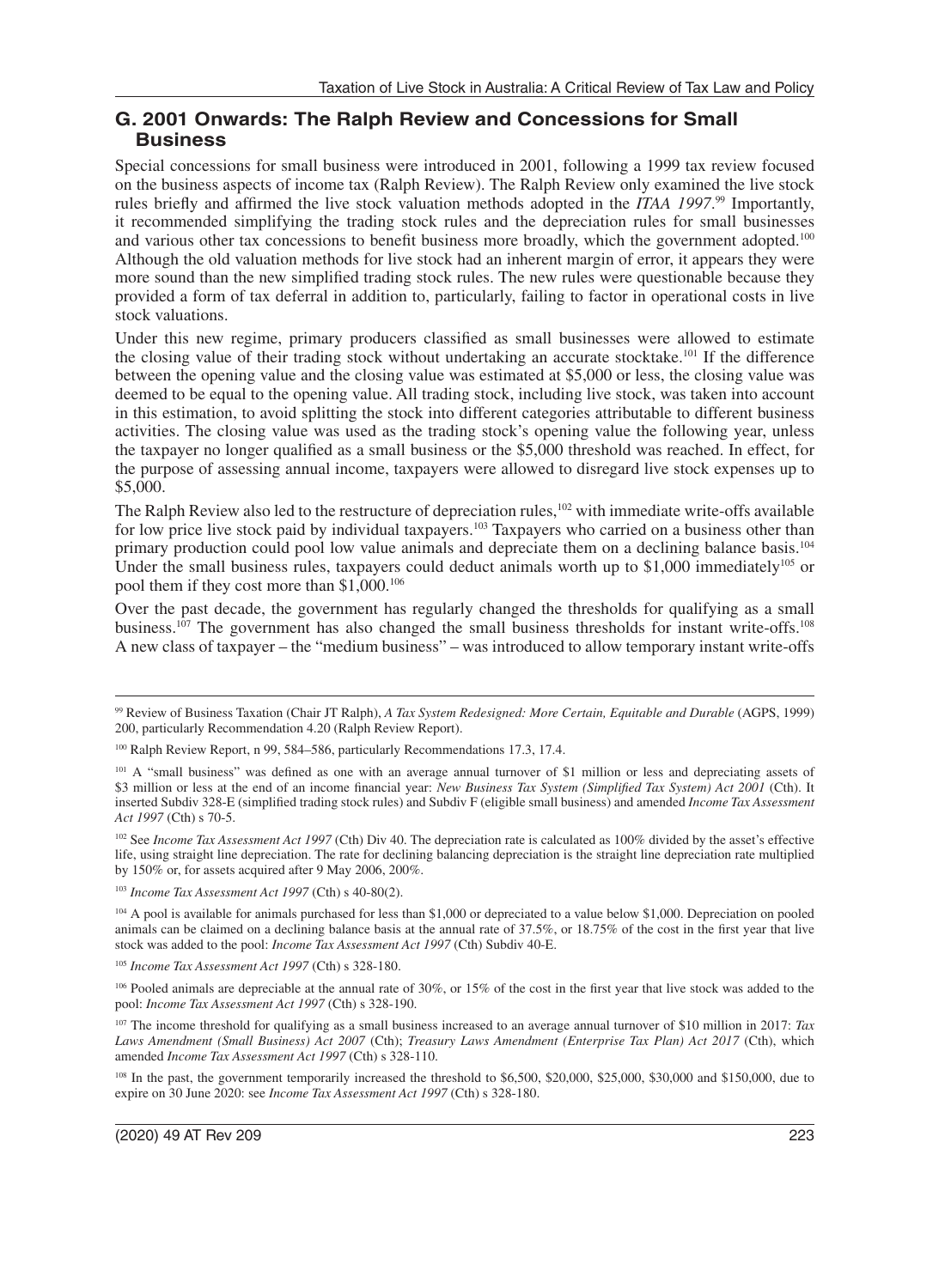for assets worth up to \$30,000 (or \$150,000 from 12 March 2020).109 These temporary write-off thresholds are due to expire on 30 June 2020. Accelerated depreciation is available to businesses with an aggregate turnover less than \$500 million during the pandemic crisis of COVID-19.110

## **IV. REASSESSING THE SYSTEM**

There is no evidence of strong support by the primary production industry of the changes to the live stock rules made in 1997 nor did they serve any particular policy purpose. Prior to 1997, the unique economic character of live stock had been acknowledged for many years and the use of either the cost-based method or the market value method for valuing live stock was settled practice. The logic behind the 1997 changes was flawed. Administrative practice and compliance activities may have shifted and adapted since then, but the 1997 changes still deserve to be examined. Doing so raises important questions about tax policy and what it takes to design and operate an efficient tax system.

This part further discusses tax expenditures involving live stock in Australia. These areas have not been subject to sound analysis for justification of continuing government assistance. The prescribed value of natural increase to recognise accrued wealth has not been updated for several decades, while purchased live stock may be reducing in value as it dies, is sold or is killed. The special treatment of bred horses is worth noting – as for other live stock, trading stock treatment may be more appropriate than the depreciation treatment currently available. The special treatment of live stock disposed outside the ordinary course of business also requires policy analysis to see if a tax system is the best means of providing assistance to primary producers in exceptional circumstances.

# **A. Live Stock Valuation Methods**

Assessing income is not always straightforward. In particular, the value produced by live stock's natural increase is difficult to measure, as are the costs involved in raising live stock, both purchased and bred. While the cost of purchased stock is comparable to the cost of bred stock plus the suppliers' profit margin, the value assigned to natural increase is arbitrary because it is impractical to attribute clear direct and indirect operating costs to offspring. Full taxation – tax on market value of newly born animals and their subsequent increase in the value as they grow – is unlikely in a tax system that is conservative about assessing unrealised gains. This may mean that for some taxpayers the size of their live stock holding can continue to increase along with the wealth accrued in it, while for tax purposes the value of their live stock appears to be decreasing. It has been acknowledged that live stock can function as a capital asset and that its turnover may be slower than ordinary trading stock. In some contexts, this may make it appear desirable to allocate profits from live stock flexibly, by adjusting the profits reported year to year (considered further below). However, choosing an appropriate live stock valuation method at the beginning of the process may be the most important step of all.

When the market value method of valuation fails, it is difficult to point to one best alternative method. That said, the cost-based method, which uses purchase price as its base, functioned well as an alternative for many decades prior to 1997 and it offered a clear benefit: objectivity. Any departure from an accepted benchmark like the cost-based method should come with benefits that outweigh the shortcomings of the benchmark, unless the departure arises from embracing ordinary industry practice. This is important for the tax system to recognise. Unfortunately, it appears that none of this was a factor in the 1997 changes to the live stock rules. It seems the changes arose by asking "why not?", instead of questioning why things should be changed if they were working well.

It is possible that the revised rules have not changed industry practice, even though they allow flexible allocation of profits across different tax periods. For that reason, some may not see the need to amend the current laws. As was argued in respect of the 1997 changes, any further change would require a particular

<sup>109</sup> *Income Tax Assessment Act 1997* (Cth) s 40-82, as amended by *Coronavirus Economic Response Package Omnibus Act 2020* (Cth) Sch 1 s 1.

<sup>&</sup>lt;sup>110</sup> See *Coronavirus Economic Response Package Omnibus Act 2020* (Cth) s 7, which is available from 12 March 2020 until 30 June 2021.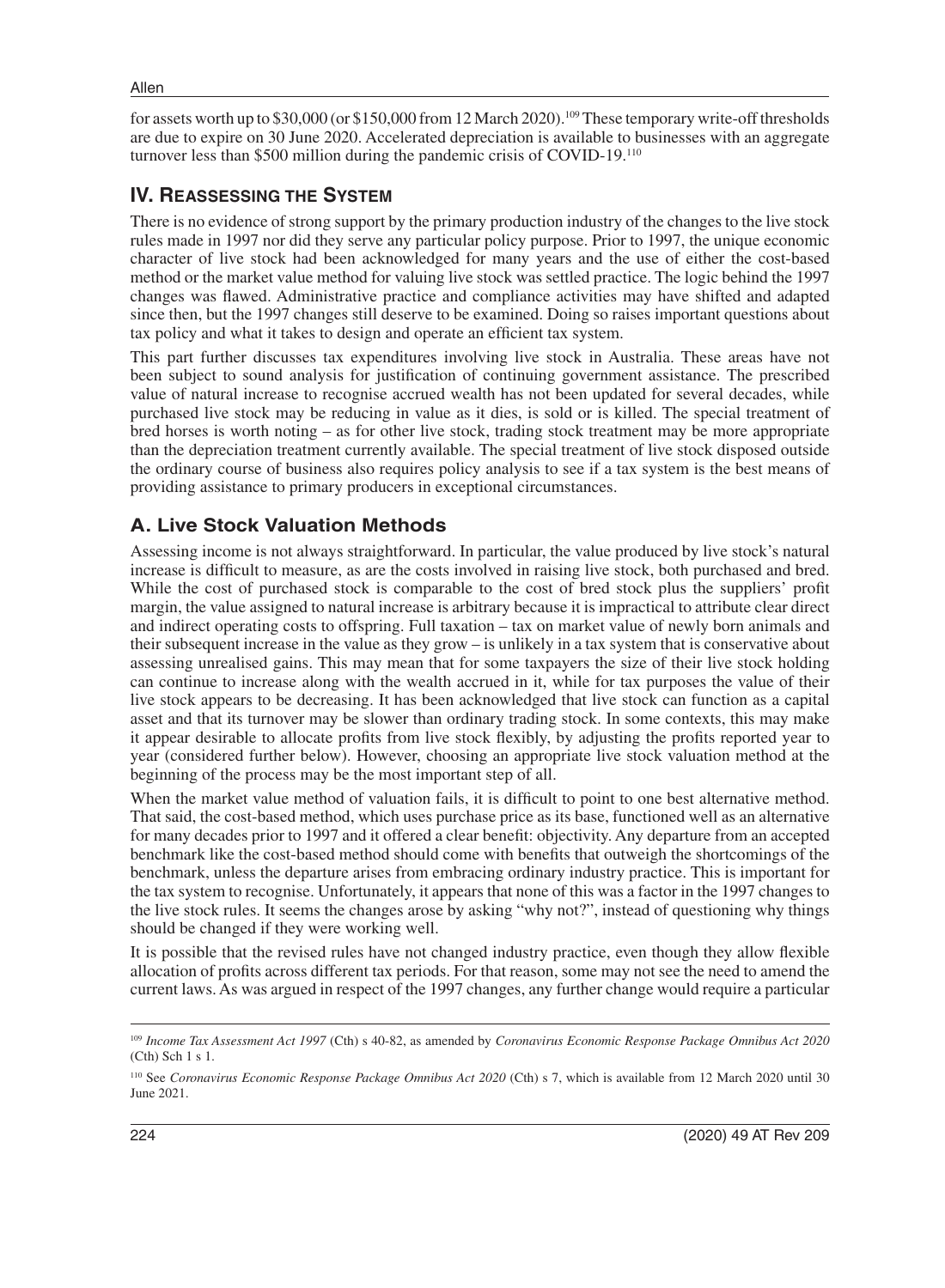policy or industry advocacy. The market value method is to remain as a means of accurate measurement of net accretion, and any deviation to help practical administration of tax would need to be permitted to the extent that it is clearly justifiable. In any respect, the previous rules, which functioned well for so many years, should not be forgotten. It is important to understand and appreciate the history upon which the current system has been built before finding ways to improve it.

## **B. Key Tax Concessions for Live Stock**

Tax concessions are an important feature of the Australian system. Aside from the simplified trading stock rules and depreciation rules, there are also three key tax concessions that affect live stock: first, the low prescribed values for natural increase; secondly, an accelerated write-off process for horsebreeding stock, achieved through discounted valuations; and thirdly, tax deferral on profits from the forced disposal of live stock or on compensation received for live stock deaths. The government has not reviewed the appropriateness of these concessions, although they have been acknowledged in tax expenditure statements since the 1980s.

#### *1. Prescribed Values for Natural Increase*

Since 1922, the live stock schedule in the tax legislation has contained prescribed values for live stock acquired through natural increase (ie offspring). The schedule has been used for the cost-based method to function with the industry practice of counting heads for a year-end stocktake. These prices, which covered the main classes of live stock bred in Australia, were used when applying the cost-based valuation method. Originally, minimum and maximum prices were provided for sheep, cattle, horses and pigs, and taxpayers were required to choose a price within that range, except for animals exclusively designated as stud stock. The schedule was updated to include stud stock in the *Income Tax Assessment Act 1936* (Cth), which raised the minimum prices. However, the updated prices remained relatively low, to accommodate the different market conditions in different parts of Australia.111 The maximum prices were removed in 1951, after the Spooner Committee found them to be of little use.112 In practice, the low prices in the schedule were biased, favouring bred stock over purchased stock by providing a form of tax deferral on unrealised profits. The Asprey Committee recommended the government undertake periodic reviews of the prescribed values in the live stock schedule to prevent this. The prices were finally reviewed in 1984, about a decade after the recommendation was made and 49 years after the original prescribed values were introduced.113 However, after the review, the revised prices still did not come close to actual market cost. The new prescribed values for sheep and pigs were only approximately 4% of their market value and the prescribed values for cattle and horses only  $2\%$  of their market value.<sup>114</sup>

The prescribed values were increased by three to four times in 1988,<sup>115</sup> but again they did not reflect the market value of the relevant animals.116 Two new classes of live stock were added to the schedule – goats and deer. Poultry and emus were added in 1994 and 1996 respectively.<sup>117</sup> Table 1, below, shows the changes

<sup>111</sup> *Income Tax Regulations 1936* (Cth) reg 5; *Income Tax Assessment Regulation 1997* (Cth) reg 80-55.01 (presently in force).

<sup>112</sup> Regulations under the *Income Tax and Social Services Contribution Assessment Act 1936–1951* (Cth), amending *Income Tax Regulations 1936* (Cth) reg 5. See Spooner Committee Report, n 69.

<sup>113</sup> *Income Tax Regulations (Amendment); Statutory Rules 1984 No 28 1984* (Cth) amending *Income Tax Regulations 1936* (Cth) reg 5(3). The amendment was found to contain a technical defect that allowed taxpayers to use the pre-1 July 1984 values if they had done so in the past. This issue was remedied by requiring taxpayers to account for natural increase using either their last-used price or the minimum value prescribed, whichever was greater: see *Income Tax Assessment Act 1936* (Cth) s 34, as amended by the *Taxation Laws Amendment Act (No 3) 1986* (Cth).

<sup>114</sup> J Kerin, "Minister for Primary Industry: Supplementary Information for the 1984–85 Budget" (Press Release, 21 August 1984) Decision 16.

<sup>115</sup> *Income Tax Regulations (Amendment); Statutory Rules 1988 No 384* (Cth), amending *Income Tax Regulations 1936* (Cth) reg 5(3).

<sup>116</sup> Commonwealth, *Parliamentary Debates*, House of Representatives, 31 August 1988, 734 (Peter Morris).

<sup>117</sup> *Income Tax Regulations (Amendment); Statutory Rules 1995 No 153* (Cth), amending *Income Tax Regulations 1936* (Cth) reg 10(3); *Income Tax Regulations (Amendment); Statutory Rules 1996 No 114* (Cth) reg 10(3).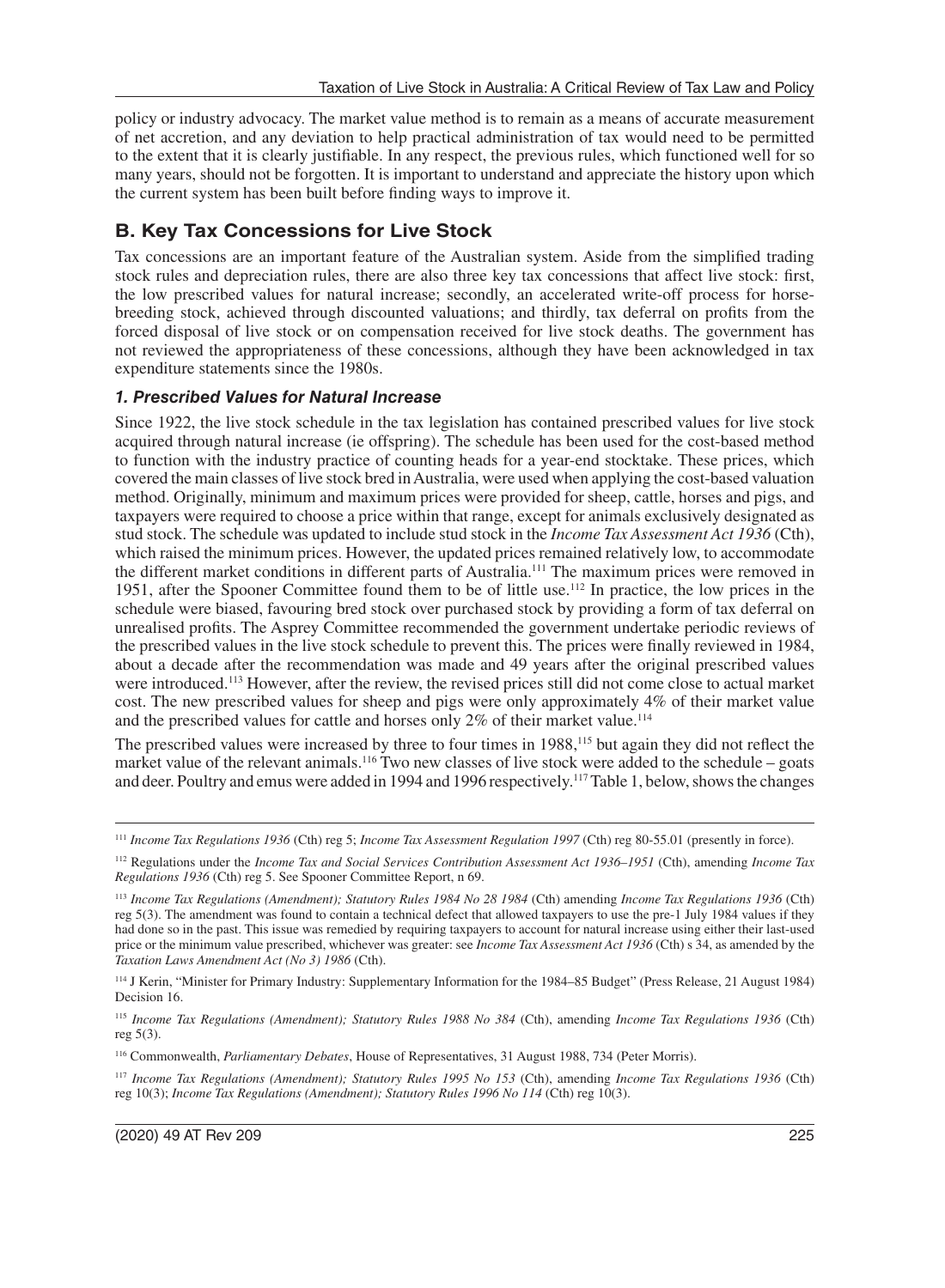made to the live stock schedule over time, including the prescribed values and the addition of new live stock classes. These new classes reflected changing consumer demand and increasing commercialisation and mass production in industries that used to be dominated by small-scale farming. For the four original classes of live stock (sheep, cattle, horses and pigs) and for the additional classes added in the 1980s or 1990s, the prescribed values have not changed for over 30 years. While the *Constitution* prohibits different prices from being prescribed for different regions of Australia, the low prescribed values in the schedule are too low to reflect market value or to reduce the bias in favour of bred stock.

| <b>Financial</b><br><b>Year</b> | 1921/1922-<br>1934/1935  | 1935/1936-<br>1983/1984 | 1984/1985-<br>1986/1987 | 1987/1988-<br>1993/1994 | 1994/1995-<br>1995/1996 | 1996/1997-<br>2018/2019* |
|---------------------------------|--------------------------|-------------------------|-------------------------|-------------------------|-------------------------|--------------------------|
| Sheep                           | A£02s6d                  | \$0.40                  | \$1.00                  | \$4.00                  | \$4.00                  | \$4.00                   |
| Cattle                          | A£010s                   | \$2.00                  | \$5.00                  | \$20.00                 | \$20.00                 | \$20.00                  |
| <b>Horses</b>                   | A£015s                   | \$2.00                  | \$5.00                  | \$20.00                 | \$20.00                 | \$20.00                  |
| Pigs                            | A£0.5s                   | \$0.50                  | \$4.00                  | \$12.00                 | \$12.00                 | \$12.00                  |
| Goats                           | $\overline{\phantom{0}}$ | -                       |                         | \$4.00                  | \$4.00                  | \$4.00                   |
| Deer                            |                          | -                       |                         | \$20.00                 | \$20.00                 | \$20.00                  |
| Poultry                         |                          |                         |                         |                         | \$0.35                  | \$0.35                   |
| Emus                            |                          |                         |                         |                         |                         | \$8.00                   |

**TABLE 1. Minimum Prescribed Values for Natural Increase**

\* The latest prices are prescribed in *Income Tax Assessment Regulations 1997* (Cth) reg 70-55.10.

There are at least two alternative approaches to valuing natural increase. The first is to use the *average price* of stock purchased during the financial year to calculate the current value of the animals. This would reflect market conditions for that year to allow taxpayers to account for the natural increase at a high value if operating in the high-price market or a low value if operating in the low-price market. The average purchase price could be applied to animals of any age, not just new offspring, which gives effect to recognise to some extent the accrued gain by way of growth of animals in the taxpayer's possession. If one year is not an adequate base due, for example, to abnormally high or low purchase prices in some years or a small number of purchases, a multiyear average may be used. In the second alternative, the prescribed value assigned to offspring could be based on the *accumulated value* of all the live stock held – that is, the opening stock value plus acquisition costs during the year, divided by the total number of animals held, including animals purchased that year. This option is, however, discriminatory for taxpayers participating in the same market as they bought animals at different prices at different times while the current value of animals applies to them all equally.

Table A3 in the Appendix compares three different valuation methods for valuing natural increase: the prescribed value method (used under the current law); the cost-based method (using an average purchase price); and the accumulated value method. These produce significantly different results, which highlights the importance of choosing the right method. More analysis and further industry consultation is required to determine the best way to value natural increase.

#### *2. Discounted Valuations for Breeding Horses*

Over the years, various methods have been used to assess the value of live stock (including natural increase) in primary production. Valuing breeding stock appropriately has also proved challenging. Animals used in businesses other than primary production were already being treated as depreciable assets, but to help Australia's horseracing industry, special depreciation deductions (or special closing stock valuation) for horses were introduced in 1985, mirroring similar steps taken in New Zealand.<sup>118</sup>

<sup>118</sup> *Taxation Laws Amendment Act (No 3) 1985* (Cth), substituting *Income Tax Assessment Act 1936* (Cth) s 32; Explanatory Memorandum Part B, *Taxation Laws Amendment Bill (No 3) 1985* (Cth) Notes on cl 23.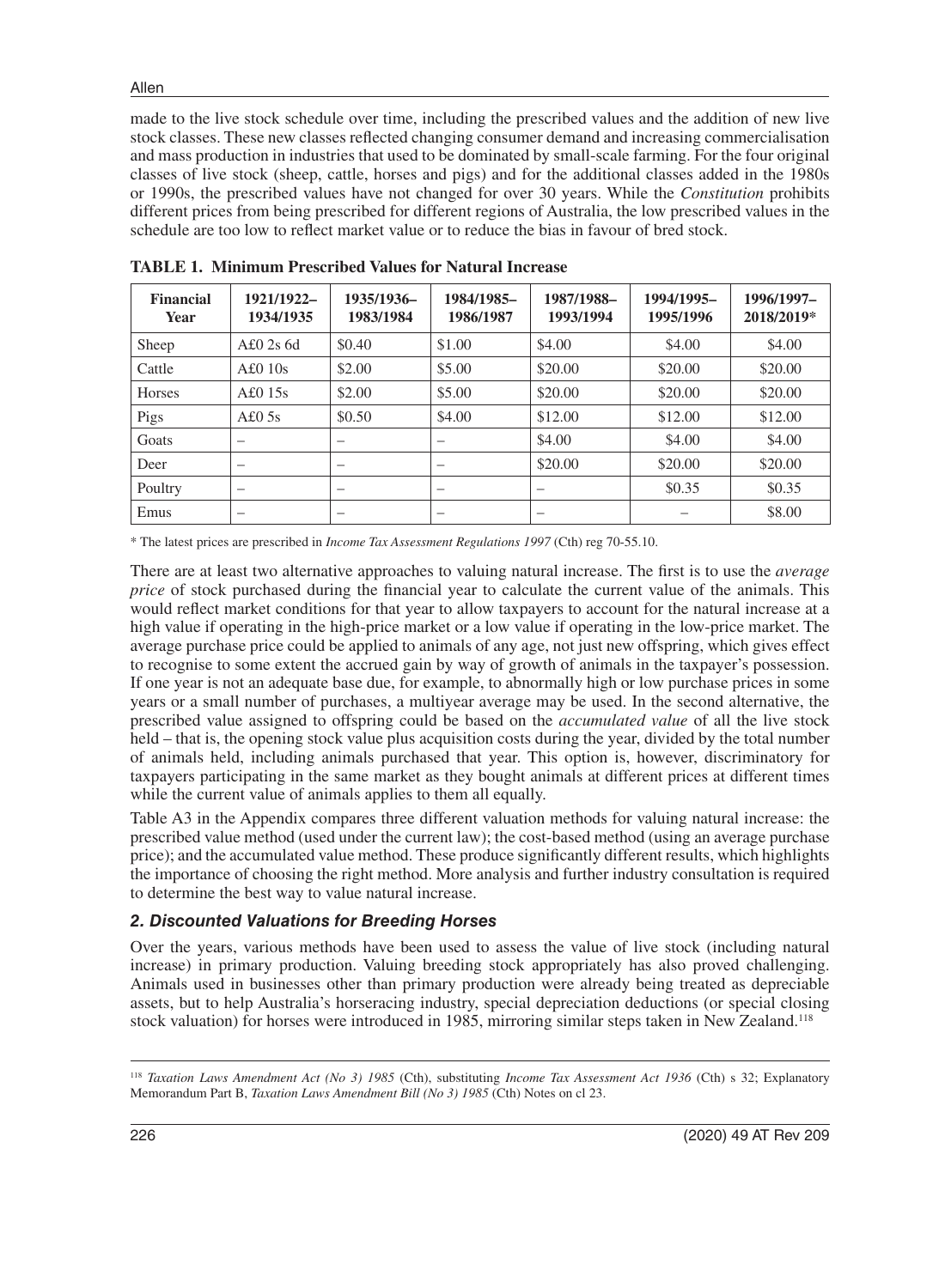When assessing taxable income, the first question is whether the taxpayer's activities qualify as a business.119 The next question is whether the business is a primary production business and, if so, whether any animals involved in it should be dealt with under the live stock provisions. For horses used in primary production, the answer to this question turns on whether they are breeding stock falling under the live stock provisions, or capital assets. In practice, this dichotomy is not clear cut. In Australia, primary production of horses is limited to breeding because horses are not sold for meat. Racehorses are categorised as capital assets and horseracing is a non-primary production business.120 However, breeding stock horses are often raced to enhance the value of their foals. Successful racehorses are also bred when they retire from racing, which can generate large profits. Thus, racehorses can also be characterised as breeding stock in primary production.<sup>121</sup>

Given these complexities, the Commissioner of Taxation considered it necessary to provide an alternative means of tax deduction for horses used in primary production businesses.122 This practice was legislated in the 1980s. The new rule applied to horses in primary production in addition to the valuation methods available at the time for assessing live stock including natural increase (the costbased method, market value method or a method approved by the Commissioner of Taxation).<sup>123</sup> It provided for two types of depreciation deduction – a "general reduction" and a "special reduction" – for horses acquired under contracts entered into after 20 August 1985. Different depreciation rates applied to male horses and female horses, and straight line depreciation was allowable for female horses based on their age.124 However, it became apparent that some taxpayers were claiming depreciation deductions on young mares, below breeding age. Accordingly, the rule was modified the following year to limit depreciation to mares at least three years old.125 In 1992, the depreciation rules that applied to plant and articles were standardised, slightly increasing the depreciation that could be claimed on animals used as

120 Racehorses are capital assets: *Riddle v Commissioner of Taxation (Cth)* (1952) 9 ATD 391. Horses may also be held under a leasing agreement, as discussed in Winter, n 119, 15.

<sup>121</sup> The overlap between racing and breeding and between primary production and non-primary production for horse businesses was considered in *Case M72* (1980) 80 ATC 497, in which depreciation deductions were rejected because the taxpayer company had been established to maintain an interest in horses rather than racing.

<sup>&</sup>lt;sup>119</sup> There is an extensive list of cases examining the essential characteristics of a business including, but not limited to, profitmaking intent, the nature, type and scale of activities, systems and organisations and any other activities undertaken by the taxpayer. See, eg, *Ferguson v Commissioner of Taxation (Cth)* (1979) 37 FLR 310; 9 ATR 873 (five cows maintained for breeding purposes); *Commissioner of Taxation (Cth) v Walker* (1985) 79 FLR 161; 16 ATR 331 (one female Angora goat purchased for breeding). In the context of horses, the existence of a business can be established despite the small scale of the activities: *Case J60* (1977) 77 ATC 525; *Case Q116* (1983) 83 ATC 602; *Case R83* (1984) 84 ATC 557; *Case T61* (1986) 86 ATC 447. It can also be established despite trading losses: *Case Q63* (1983) 83 ATC 331; *Case Q113* (1983) 83 ATC 580; *Case Q116* (1983) 83 ATC 602; *Case R19* (1984) 84 ATC 194; *Case S5* (1985) 85 ATC 113; *Case V86* (1988) 88 ATC 597; *Case W16* (1989) 89 ATC 213; *Case X28* (1990) 90 ATC 273. However, it was always necessary for the activities to have a commercial flavour and not merely to be preparatory in nature: *Tweddle v Federal Commissioner of Taxation* (1942) 180 CLR 1; 7 ATD 186; *Case 133* (1942) 10 CTBR 685; *Case J49* (1977) 77 ATC 427; *Case J62* (1977) 77 ATC 532; *Case U72* (1982) 82 ATC 446; *Case Q26* (1983) 83 ATC 122; *Case Q73* (1983) 83 ATC 368; *Case T14* (1986) 86 ATC 194; *Case V8* (1988) 88 ATC 146; *AAT Case 12,860; Daff v Commissioner of Taxation (Cth)* (1998) 39 ATR 1042; 98 ATC 2129. See also AR Gotterson, "Back to the Farm" (Convention Paper, Taxation Institute of Australia, New South Wales Division, 6–8 April 1984); Heading, n 16; G Winter, "Licensing in Agribusiness: The Hidden Traps" (Convention Paper, Taxation Institute of Australia, South Australian Division, 6 May 2005) 15.

<sup>&</sup>lt;sup>122</sup> In general, name sires (or stallions) were deductible up to 20% per annum on the purchase price, unless a purchase offer or official valuation was available to prove that market value had been maintained or increased. This treatment was extended to stud rams and stud bulls later. See JT Finn, *Taxation of Primary Producers in Australia* (CCH Australia Ltd, 1981) 32; Ligertwood Committee Report, n 6, [502]–[505].

<sup>&</sup>lt;sup>123</sup> One consistent method was to be applied across all live stock in the same class, unless the Commissioner of Taxation approved an alternative method for the whole or part of the live stock: see *Case C106* (1953) 3 TBRD 626.

<sup>&</sup>lt;sup>124</sup> The general reduction allowed the closing value of male horses at no more than 50% of their opening value and female horses at 33⅓% of their opening value to give effect to depreciation of 50% and 33⅓% per annum on declining balance; the special reduction depreciated female horses on a straight line basis to result in a cost base of \$1 by the age of 12.

<sup>125</sup> *Taxation Laws Amendment Act (No 3) 1986* (Cth), adding s 32(1A) to the *Income Tax Assessment Act 1936* (Cth).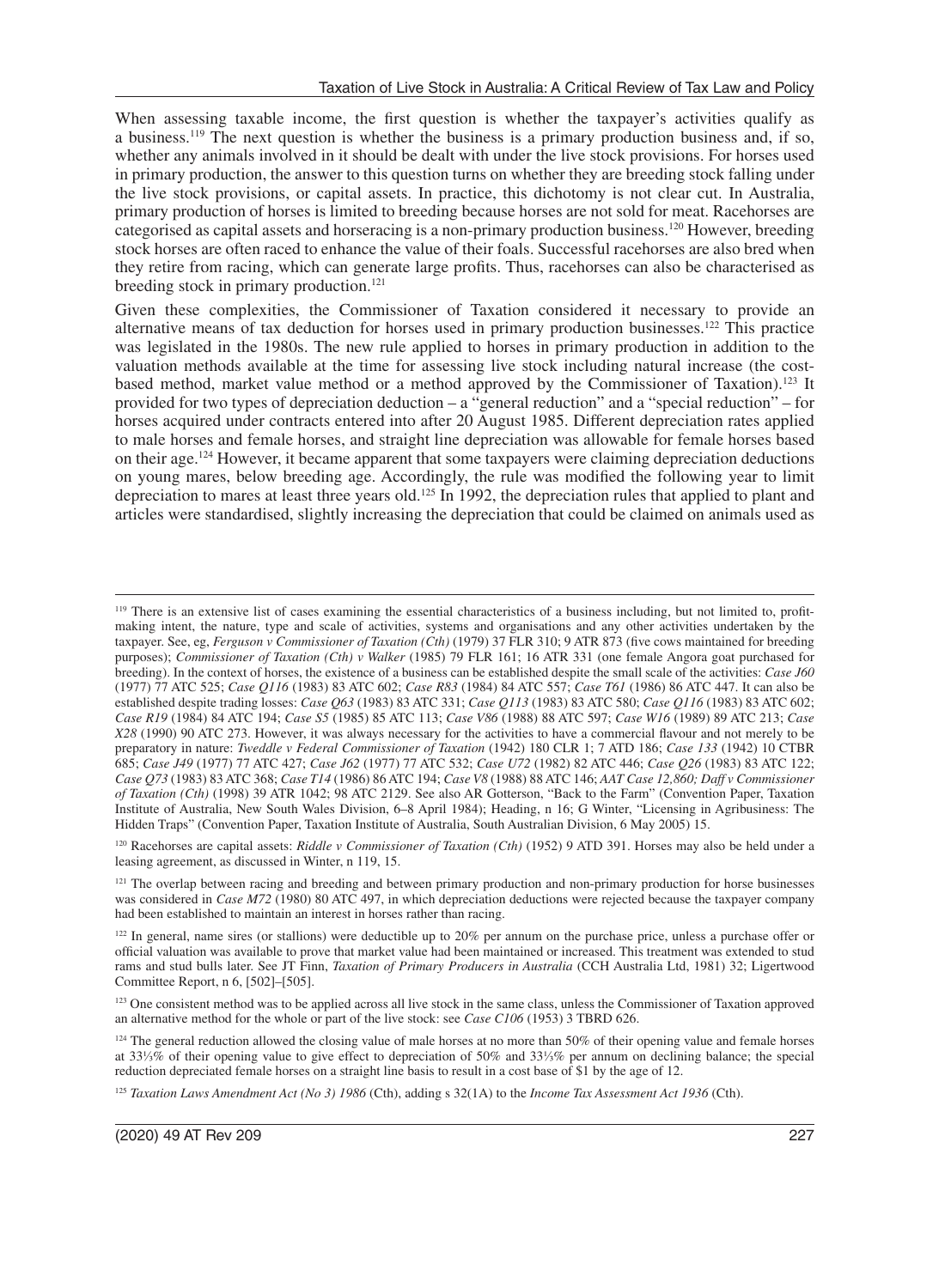plant in non-primary production.126 The same year, the deduction rules for horses were also simplified to standardise depreciation on a straight line basis only.127

In 1993, the government attempted to solve the problem of characterising horse businesses. The Commissioner of Taxation issued a ruling stating that horses only qualify as live stock if the "sole or main purpose" of maintaining them is to sell them or their bodily produce, including any progeny.<sup>128</sup> The ruling also stated that, by itself, horseracing would not be considered a business, and that a horse business should involve breeding or training activities. The Ralph Review attempted to tackle the issue further by recommending restrictions on the deductions that could be claimed for losses against income received from certain activities, in addition to existing tests that prevented deductions for non-commercial activities.129 The government did not implement the Ralph Review's recommendation, but it acknowledged that the "sole and main purpose" test lacked legislative and judicial support. The Commissioner issued a revised ruling in 2008 stating that breeding and training must be an "integral part" of an eligible horse business, while maintaining that horseracing alone did not constitute a business.<sup>130</sup> This view has not been tested in the courts and it is unclear how it has been applied in practice in the horse industry.

The new depreciation deduction rules for horses were problematic because at least part of the value of horse-breeding stock was attributable to the offspring they produced. Also, horses sent to the slaughterhouse did not generate profits. A horse could have a successful racing career followed by a highly profitable breeding career, or could fail at both and be sent to slaughter. In effect, the timing of the depreciation deductions allowed expenses to be claimed for horses earlier than for other live stock, which was not justified. However, the special rules for horses were retained in the *ITAA 1997*,<sup>131</sup> instead of being merged with the ordinary trading stock rules. The special tax concessions available for horses, and the preferential cost recognition they provide, are still being used and have not been examined, even in recent years. Without proper evaluation, these concessions are unjustifiable.

#### *3. Disposals Outside the Ordinary Course of Business*

Since 1922, live stock sold as part of the sale of a business has been included in the vendor's assessable income, for the same amount deductible by the purchaser.132 However, income received from forced disposal of live stock outside the ordinary course of business was treated differently. For tax purposes, such income could be spread over five years. It began in the post-World War II years, when all levels of government in Australia were resuming land to use for resettling war veterans. Pastoralists whose land was subject to compulsory acquisition were obliged to dispose of their live stock by selling their animals or disposing of them in some other way, before surrendering their land.133 The Commonwealth considered it necessary to provide temporary tax relief to these pastoralists to lessen the tax burden associated with disposing of their live stock. Legislation was introduced in 1945 to provide an "income spreading" option that allowed the profits from the disposing of live stock to be spread over five years.<sup>134</sup> It was considered unlikely that taxpayers with low assessable incomes, unclaimed tax losses or whose future income was expected to be high would use this option. The Commissioner of Taxation was also

<sup>130</sup> ATO, *Income Tax: Various Income Tax Issues Relating to the Horse Industry; Including Whether Racing, Training and Breeding Activities (Carried Out as Stand-alone Activities or in Combination) Amount to the Carrying on of a Business*, TR 2008/2, 2008.

<sup>131</sup> *Income Tax Assessment Act 1997* (Cth) ss 70-55, 70-60, 70-65.

132 See also *Income Tax Assessment Act 1922* (Cth) s 16A, as inserted by the *Income Tax Assessment Act 1927* (Cth) and applied in *Case 2/99* (1999) 99 ATC 108, which dealt with the transfer value of live stock for tax purposes, in the hands of the purchaser.

<sup>&</sup>lt;sup>126</sup> See *Income Tax Assessment Act 1936* (Cth) ss 55–56. For example, an animal with a taxpayer-assessed effective life of at least six years but less than 10 years depreciated at an annual rate of 20% on a straight line, or 30% on a declining balance basis.

 $127$  Male horses were depreciated up to a maximum of 25% of the cost per annum; female horses were depreciated at a maximum of 33⅓% or the cost per annum to result in no less than \$1 by the age of 12. See *Income Tax Assessment Act 1936* (Cth) ss 32, 32A.

<sup>128</sup> ATO, *Horse Industry Issues*, TR 93/26, 1993.

<sup>129</sup> Ralph Review Report, n 99, [204]–[205], Recommendation 7.5 [295]–[298].

<sup>&</sup>lt;sup>133</sup> Explanatory Memorandum, *Income Tax Assessment Bill 1945* (Cth) Notes on cl 5.

<sup>134</sup> The *Income Tax Assessment Act 1945* (Cth) amended *Income Tax Assessment Act 1936* (Cth) s 36.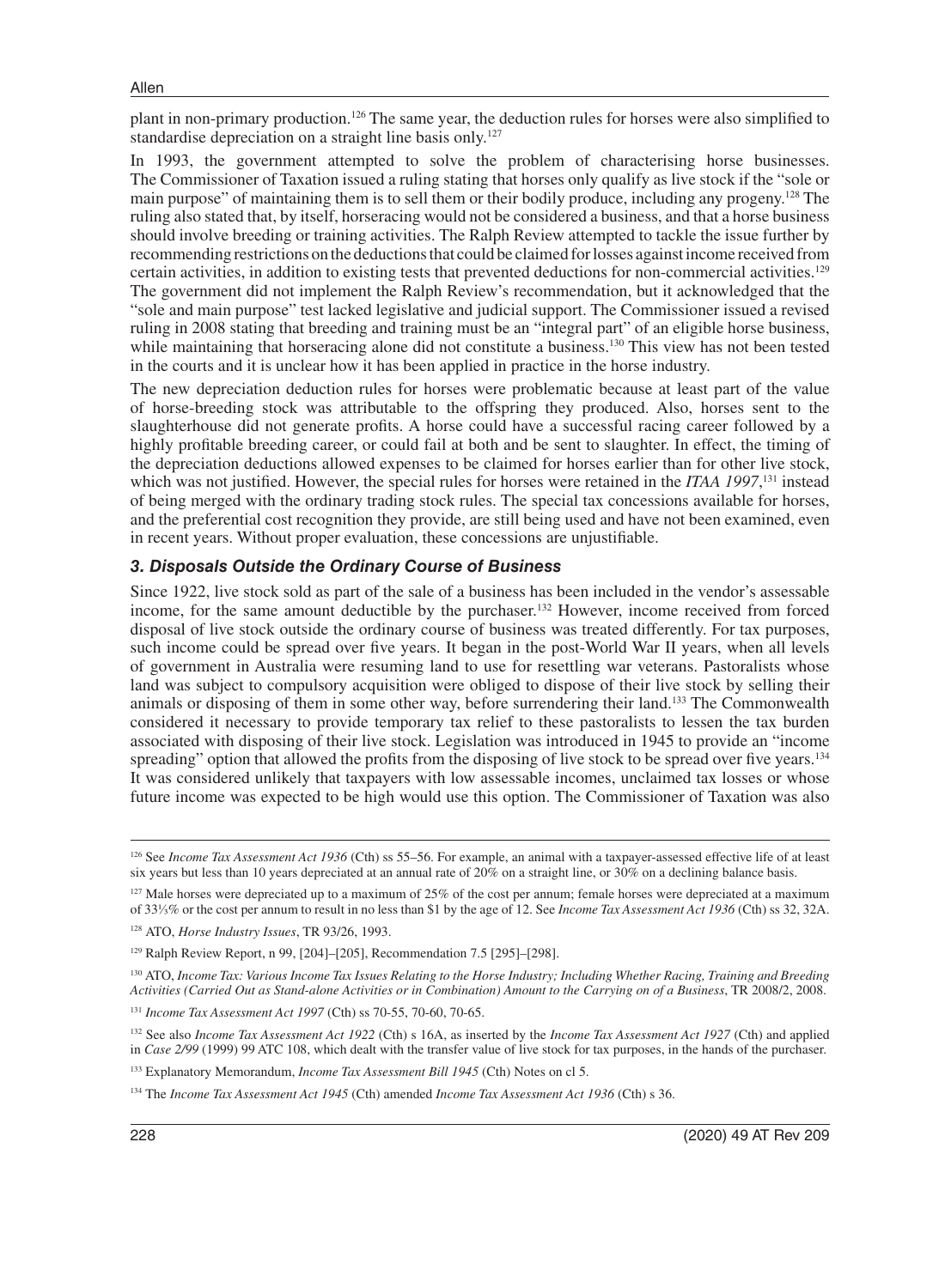given power to assess any unused profits immediately when a taxpayer was about to leave Australia, became or applied to become bankrupt, commenced to be wound up, or died.

Six years after this tax relief was introduced, two key cases were decided in the High Court. In one, the taxpayer's income was assessed based on compensation money they had received for slaughtering diseased cattle as required by the law.135 In the other, there was no tax consequence when live stock owned by an individual became the interest of a newly formed partnership.136 The Spooner Committee reviewed these cases from a tax policy perspective.137 The government concurred with the Committee's findings, resulting in a statutory amendment to offset disposals when live stock was disposed of by way of a gift, or by way of any change of ownership or interest in a partnership. The Spooner Committee also considered providing tax relief for forced sales arising from flood, drought and fire, but it concluded that tax was not the best way to offer financial assistance in such situations.138 However, contrary to the Committee's recommendation, in 1952 the government expanded the income spreading rule to help farmers restock their live stock after loss or destruction of pastures or fodder caused by natural disasters.139 The logic behind this was that, although a primary producer might suffer a disaster in one financial year, they may not come across a favourable opportunity to buy replacement stock until a later financial year.140 In other words, five-year income spreading, which provided a form of tax deferral, was justified based on the assumption that the producer would have the same level of pre-tax profit, irrespective of when the replacement stock was acquired, whether in the first year after the disaster or in any of the next four years.

In 1960, the income spreading rule was expanded to include lessees of Crown land whose leases were taken over by a State government for the purpose of eradicating cattle tick.141 In 1961, it was extended again to cover compensation received for stock deaths or compulsory destruction of live stock for the purpose of controlling or eradicating a disease.142 The primary production industry submitted that the government should also allow a deemed sale price to be used when calculating assessable income in these situations, a price lower than the actual compensation received. Unsurprisingly, this idea was not adopted.143 Over time though, the income spreading rule came to be used differently from the policy objective it was originally intended to achieve, which was to help primary producers purchase replacement stock after unexpected emergencies.

Another option was introduced in 1967 to replace income spreading – namely, the "cost reduction" rule.144 In the event of fire, drought or flood, taxpayers could adjust their assessable income calculations by reducing the cost of replacement animals to either the purchase price or an average price per head, whichever was less, as long as it did not exceed the total compensation received. The reduced cost assigned to replacement animals could then be used when they were sold or disposed of in the future.

140 Commonwealth, *Parliamentary Debates*, Senate, 4 June 1952, 1332–1333 (Reginald Wright). It was also stated that so much tax was absorbed that insufficient funds would be available for restocking: see Explanatory Memorandum, *Income Tax and Social Services Contribution Assessment Bill (No 3) 1952* (Cth) Notes on cl 7.

<sup>141</sup> *Income Tax and Social Services Contribution Assessment Act 1960* (Cth), amending *Income Tax Assessment Act 1936* (Cth) s 36.

<sup>142</sup> *Income Tax and Social Services Contribution Assessment Act (No 3) 1961* (Cth), inserting s 36AA into the *Income Tax Assessment Act 1936* (Cth).

<sup>144</sup> *Income Tax Assessment Act (No 3) 1967* (Cth), inserting s 36AAA into the *Income Tax Assessment Act 1936* (Cth).

<sup>135</sup> *Federal Commissioner of Taxation v Wade* (1951) 84 CLR 105.

<sup>136</sup> *Rose v Commissioner of Taxation* (1951) 84 CLR 118. See also *Case 40* (1948) 14 CTBR 20, where no devolution arose out of the death of a partner in a partnership; *Peterson v Commissioner of Taxation* (1960) 106 CLR 395, where there was no dissolution of a partnership after the death of a partner.

<sup>137</sup> Spooner Committee Report, n 69; Spooner Committee Supplementary Report, n 69.

<sup>138</sup> Spooner Committee Report, n 69, 7, in particular [48]–[49].

<sup>139</sup> *Income Tax and Social Services Contribution Assessment Act (No 3) 1952* (Cth), amending *Income Tax Assessment Act 1936* (Cth) s 36, applied in *Case P25* (1963) 14 TBRD 127 (income spreading applied to ewes sold due to drought); *Case S47* (1966) 17 TBRD 260 (income spreading denied because the taxpayer failed to demonstrate the proceeds would be used for replacement stock).

<sup>&</sup>lt;sup>143</sup> This was not supported in the Ligertwood Committee Report, n 6, [515]-[518].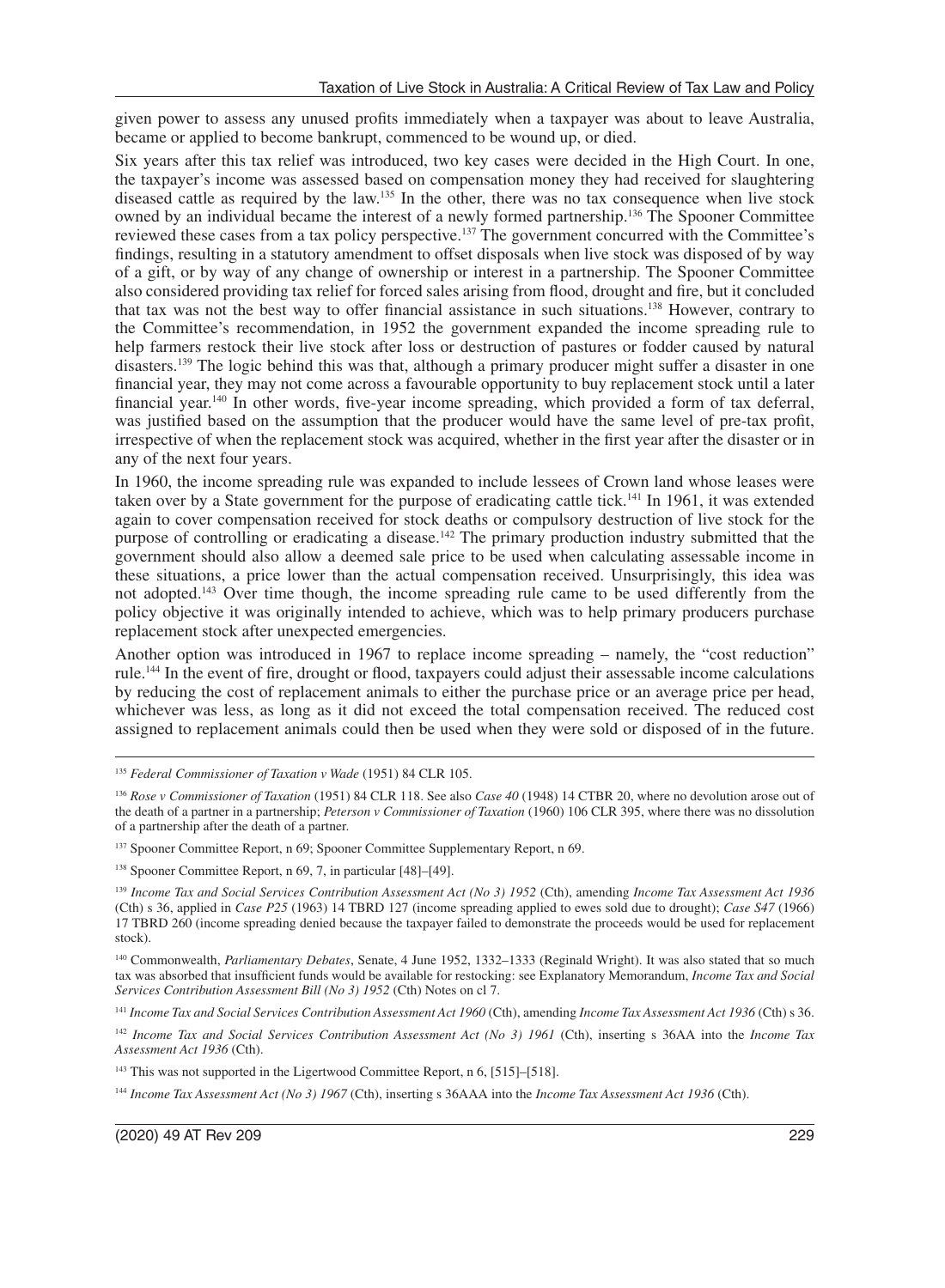Taxpayers were also allowed to inflate their profits by a nominated amount to reduce the overall cost of replacing animals, instead of accounting for the value of offspring born during the five-year concession period. Any unused profit created by this reduction was assessable at the end of the concession period.

In the 1970s, the Asprey Committee supported using tax relief as a way to manage "bunched income" for primary producers, but recommended that it be made available to non-primary producers too.<sup>145</sup> Bunched income is income that, but for the forced disposal of live stock, would have been earned over a number of years, presumably when the live stock reached a particular age. The Committee noted that there would be less bunching if a market valuation was used for assessing live stock instead of the cost-based method, which deferred tax on unrealised gains.

The cost reduction rule was expanded again in 1980 to include live stock that had died or was legally required to be destroyed due to disease.146 In 1986, an even more generous cost reduction method was introduced, which allowed tax deferral for up to 10 years when live stock died or was destroyed as part of the government's Bovine Brucellosis and Tuberculosis Eradication Campaign.<sup>147</sup> In 1990, yet another expansion of the rule occurred, which applied to live stock that the law was required to destroy due to land contamination. This final change modified both the income spreading rule and the cost reduction rule.148 Both rules, in their modified forms, were incorporated into the *ITAA 1997*.<sup>149</sup> This meant taxpayers could choose between either income spreading or cost reduction when reporting profits or compensation they received after the death or forced sale of live stock due to the compulsory acquisition of their land, cattle tick eradication laws, natural disaster or contamination of their land. The choice was also available when live stock died or was destroyed to control certain diseases.

These tax concessions mean that some primary producers are legislatively excused from accurately measuring their net income. Despite the Spooner Committee's warnings against using the tax system to offer financial assistance to primary producers, and its recommendation that the income averaging measures offered to primary producers be made available to all taxpayers, these special concessions for live stock remain in place. The government has never reviewed them. It is true that unlike other industries, primary production is particularly sensitive to natural disasters and disease and, on that ground, it is often perceived as a higher risk business than others.150 However, business risk should not be the main concern when designing tax rules for live stock. All businesses face risk and can be threatened by unexpected changes. Primary producers must speculate and innovate just like other entrepreneurs. Special rules for primary producers must be based on sound tax principles and policy, not on false perceptions. While income-averaging remains in place, the effectiveness of these concessions is difficult to justify.

### **V. CONCLUSION**

In the past, live stock was assessed for tax purposes using two valuation methods – namely, the market value method and cost-based method. The market value method was theoretically superior but could not be relied on as the sole method due to the diversity among live stock operators and fluctuating market prices. The alternative, the cost-based method, provided objectivity and greater certainty for tax administration. However, in 1997 the government took what was, in retrospect, hasty action to remove the special tax rules for live stock and treat live stock the same way as ordinary trading stock, in an

<sup>145</sup> Asprey Committee Report, n 74, [14.83]–[14.85], [18.19]. For more information about income averaging for primary production, see RL Bowra, "Tax Planning for Primary Producers" (Convention Paper, Taxation Institute of Australia, Victorian Division, 4–6 August 1972); DG Neilson, "Income Tax and The Farmer" (Convention Paper, Taxation Institute of Australia, Victorian Division, 3–5 May 1974); CR Beavis, "Selected Taxation Aspects Relating to Primary Producers" (Convention Paper, Taxation Institute of Australia, West Australian Division, 30 September–2 October 1977).

<sup>146</sup> *Income Tax Assessment Amendment Act (No 4) 1980* (Cth), inserting s 36AAA(1A) into the *Income Tax Assessment Act 1936* (Cth).

<sup>147</sup> *Taxation Laws Amendment Act (No 3) 1986* (Cth), inserting s 36AAA(2A) into the *Income Tax Assessment Act 1936* (Cth).

<sup>148</sup> *Tax Laws Amendment Act (No 2) 1990* (Cth), inserting s 36AAA(1AA) into the *Income Tax Assessment Act 1936* (Cth).

<sup>149</sup> *Income Tax Assessment Act 1997* (Cth) Subdiv 385-E.

<sup>&</sup>lt;sup>150</sup> A venture that fails or suffers a temporary downturn can still be considered a business: see *Case D3* (1972) 72 ATC 13, where a venture growing crops and grazing cattle failed due to drought.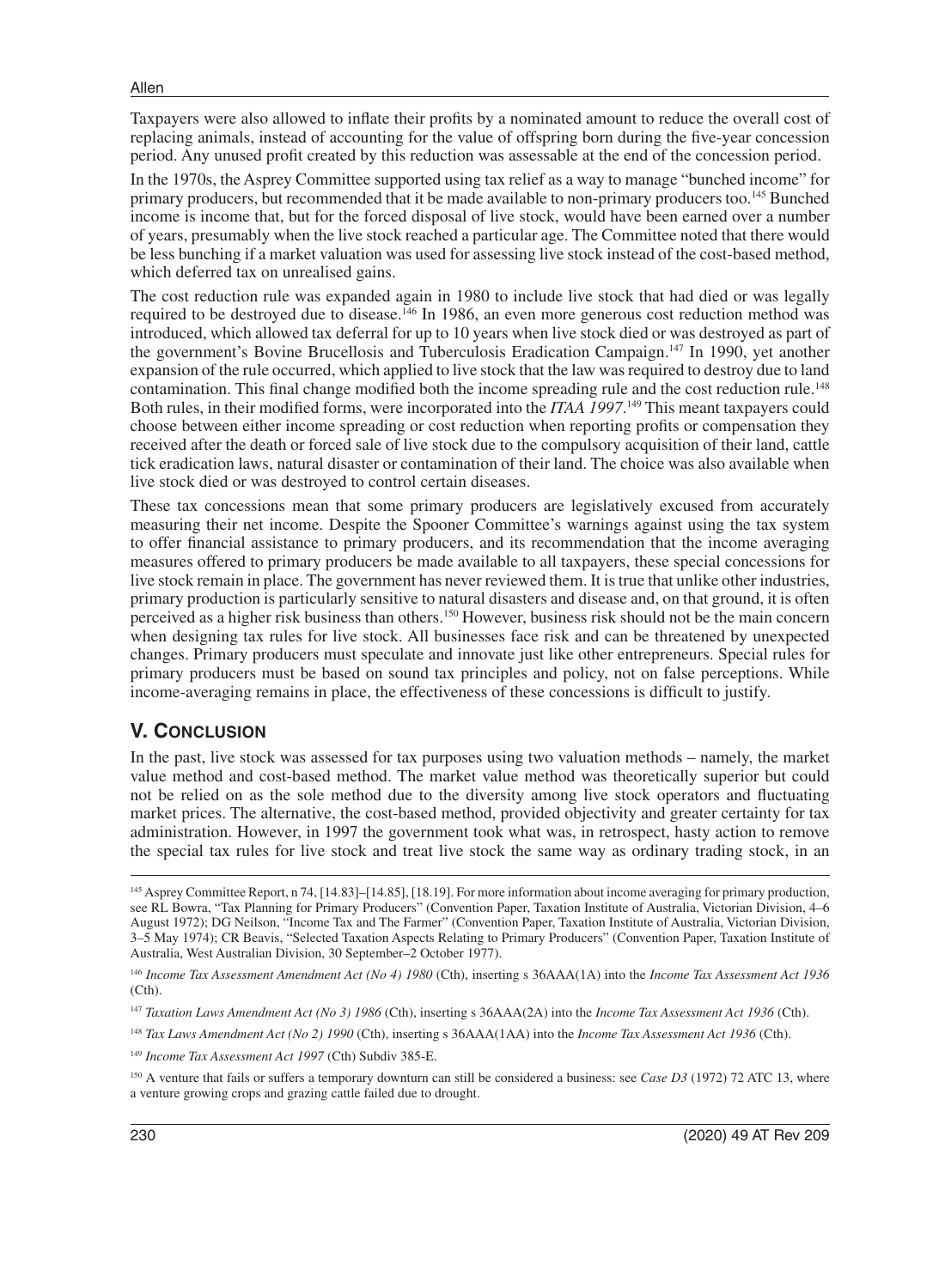attempt to simplify and standardise the tax laws. There was no proper examination of the benchmarking and valuation methods involved nor any industry consultation. The government adopted the view that live stock was not substantially different from trading stock, abandoning the previous policy, which had been based on several decades of tax reviews and legislative reform. Any departure from established tax policy and principles should come with clear benefits, but these changes to the live stock rules have produced no discernible policy. In practice, the changes gave taxpayers the flexibility to allocate profits across different financial years by using a replacement value or switching between valuation methods year by year. While this may have benefited some taxpayers, it has not necessarily benefited the tax system overall. Without particular policy concerns at present, however, it may be unnecessary to undo the changes that are already in place.

This article examined tax rules governing live stock with a view to achieve neutrality, including: the small and medium business concession that allows deferral of trading stock (including live stock) up to a total value of \$5,000; simplified depreciation rules for immediate write-offs and accelerated depreciation; prescribed values of natural increase; depreciation on horses classified as live stock; and tax deferral for profits from forced disposal of live stock in certain circumstances. The small and medium business concessions and simplified depreciation rules are unlikely to be sound in the live stock context, but they require analysis of a broader group of assets for any further change. Others are specific to live stock. From a policy perspective, it is necessary to ensure that the benefits of providing these concessions are clearly defined and that the tax system is the best means of providing those benefits. Accordingly, first, immediate action is required in regard to the prescribed values for natural increase, which have not been reviewed for several decades and no longer reflect the market value of live stock. Although the *Constitution* prohibits the government from prescribing different prices for different regions of the country, tax assessment calculations can be adjusted based on the purchase prices paid by individual taxpayers in their local markets. Secondly, the special stock valuation of breeding horses is unjustifiable and inequitable between ordinary primary producers and horse breeders, which needs urgent government attention. Lastly, the rules governing involuntary disposals present uncertain benefits while primary producers are allowed to average bunched income. Review is necessary to evaluate the effectiveness of these rules.

It is unlikely that the current rules will remain in place forever. Tax law is, after all, an instrument used to achieve the government's overarching policy goals. In the case of the live stock rules, the government's goal of simplifying the tax system appears to have taken precedence over other important policies and principles. In the future, there may or may not be a change to the current live stock rules, depending on the government's priorities. However, irrespective of how the government responds now or in the future, the tax community should be aware of how the present system for taxing live stock came about and, in particular, why the current valuation methods were avoided for so many years. When the current system fails, a better one will be needed based on sound logic and analysis.

# **APPENDIX: EXAMPLE CALCULATIONS**

Averaging is one of the most common valuation methods used to account for live stock and to calculate trading profits. To calculate average value, the opening value of existing stock is added to the cost of purchased stock and natural increase. That total value is divided by the total number of animals to arrive at an average price per animal. Table A1 illustrates an example of this process, where the average value is  $$63.91$  per animal.<sup>151</sup>

<sup>151</sup> Tables A1 and A2 are adapted from J Finn, *Taxation of Primary Producers in Australia* (CCH Australia Ltd, 3<sup>rd</sup> ed, 1990) 82–83. Different examples are given in Department of Primary Industry, *Income Tax for Farmers and Graziers* (AGPS, 7<sup>th</sup> ed, 1967) 6–9.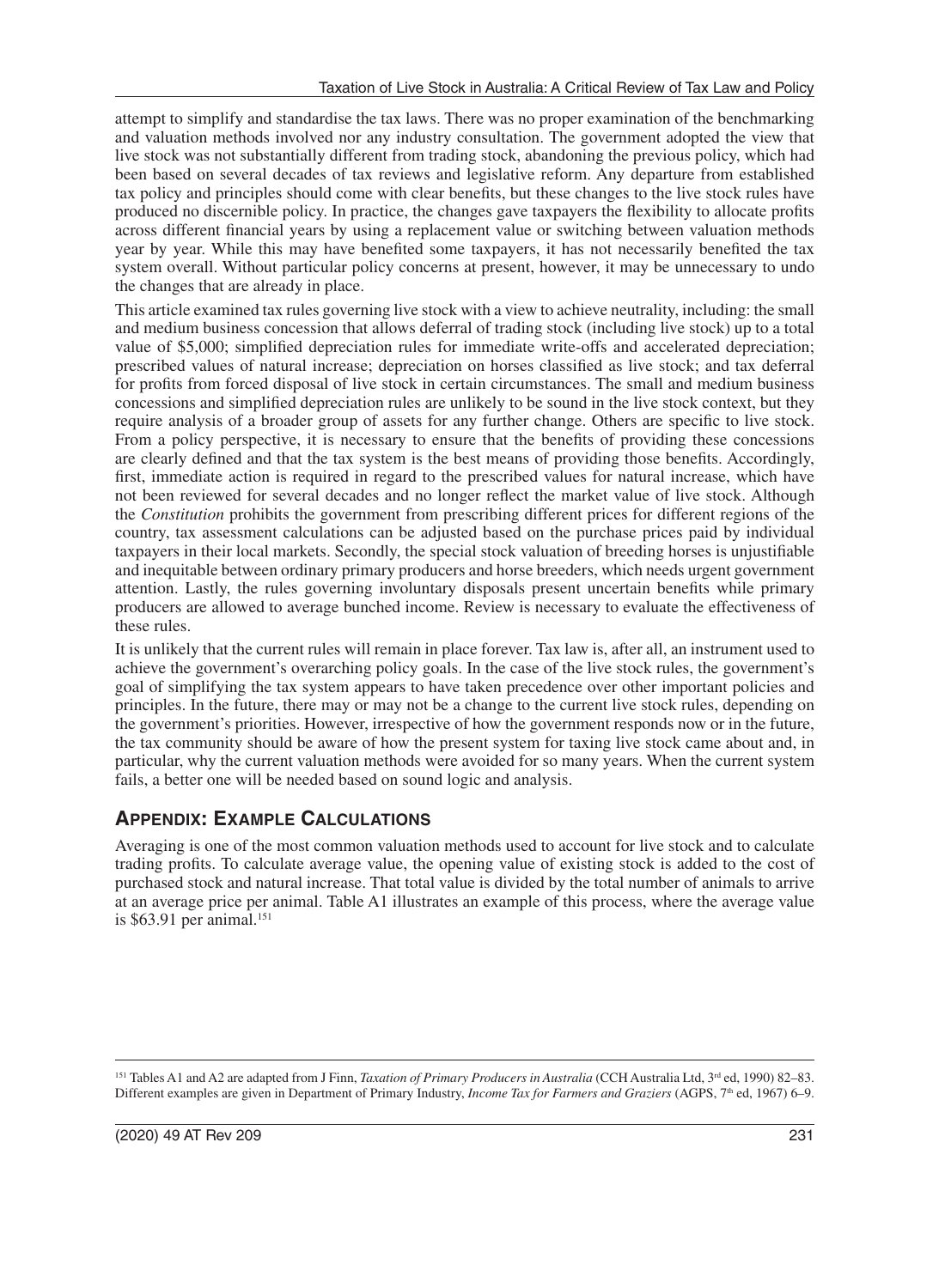|                                            | <b>Number of Animals</b> | <b>Price per Animal</b> | <b>Total Value</b> |  |  |
|--------------------------------------------|--------------------------|-------------------------|--------------------|--|--|
| Opening value                              | 150                      | \$50.00                 | \$7,500.00         |  |  |
| Purchases                                  | 20                       | $$300.00$ (on average)  | \$6,000.00         |  |  |
| Natural increase                           | 60                       | $$20.00$ (prescribed)   | \$1,200.00         |  |  |
| <b>Total</b>                               | 230                      | Total                   | \$14,700.00        |  |  |
| Average value                              |                          |                         |                    |  |  |
| Total value $\div$ total number of animals | \$63.91                  |                         |                    |  |  |

**TABLE A1. Example: Calculating Average Value**

In Table A1, an average value is \$63.91. This value is applied to the number of closing stock to calculate the closing value of live stock in Table A2. Trading profits is calculated by subtracting expenses from income. Income includes animals killed for rations at their cost; expenses include reduction in the value of live stock. As demonstrated, a net increase in the number of live stock by 10 animals reduces expenses by \$2,725.60. Alternatively, this amount can be taken as income.

| <b>TABLE A2. Example: Calculating Trading Profits</b> |  |  |
|-------------------------------------------------------|--|--|
|                                                       |  |  |

|                              | <b>Number of Animals</b> | Price per Animal*    | <b>Total Value</b> |
|------------------------------|--------------------------|----------------------|--------------------|
| <b>Stocktake</b>             |                          |                      |                    |
| Opening stock                | 150                      |                      |                    |
| Acquisitions                 |                          |                      |                    |
| from purchases               | 20                       |                      |                    |
| from natural increase        | 60                       |                      |                    |
| Disposals                    |                          |                      |                    |
| from sales                   | $-60$                    |                      |                    |
| from deaths                  | $-7$                     |                      |                    |
| from killed for rations      | $-3$                     |                      |                    |
| Closing stock                | 160                      | \$63.91 (average)**  | \$10,225.60        |
| <b>TRADING PROFIT (LOSS)</b> |                          |                      |                    |
| <b>INCOME</b>                |                          |                      |                    |
| <b>Sales</b>                 | 60                       | \$400.00             | \$24,000.00        |
| Killed for rations           |                          |                      |                    |
| from opening stock           | $\mathbf{1}$             | \$50.00              | \$50.00            |
| from purchases               | $\mathbf{1}$             | \$200.00             | \$200.00           |
| from natural increase        | $\mathbf{1}$             | \$20.00 (prescribed) | \$20.00            |
| <b>Total</b>                 | 63                       |                      | \$24,270.00        |
| <b>EXPENSES</b>              |                          |                      |                    |
| Opening value                | $-150$                   | $-$ \$50.00          | $-$ \$7,500.00     |
| Purchases                    | $-20$                    | $-$ \$300.00         | $-$ \$6,000.00     |
| Closing stock                | 160                      | \$63.91              | \$10,225.60        |
| Total                        | $-10$                    |                      | $-$ \$3,274.40     |
| <b>Trading Profit</b>        |                          |                      | \$20,995.60        |

\* Unless otherwise stated, this example uses actual purchase prices instead of market values.